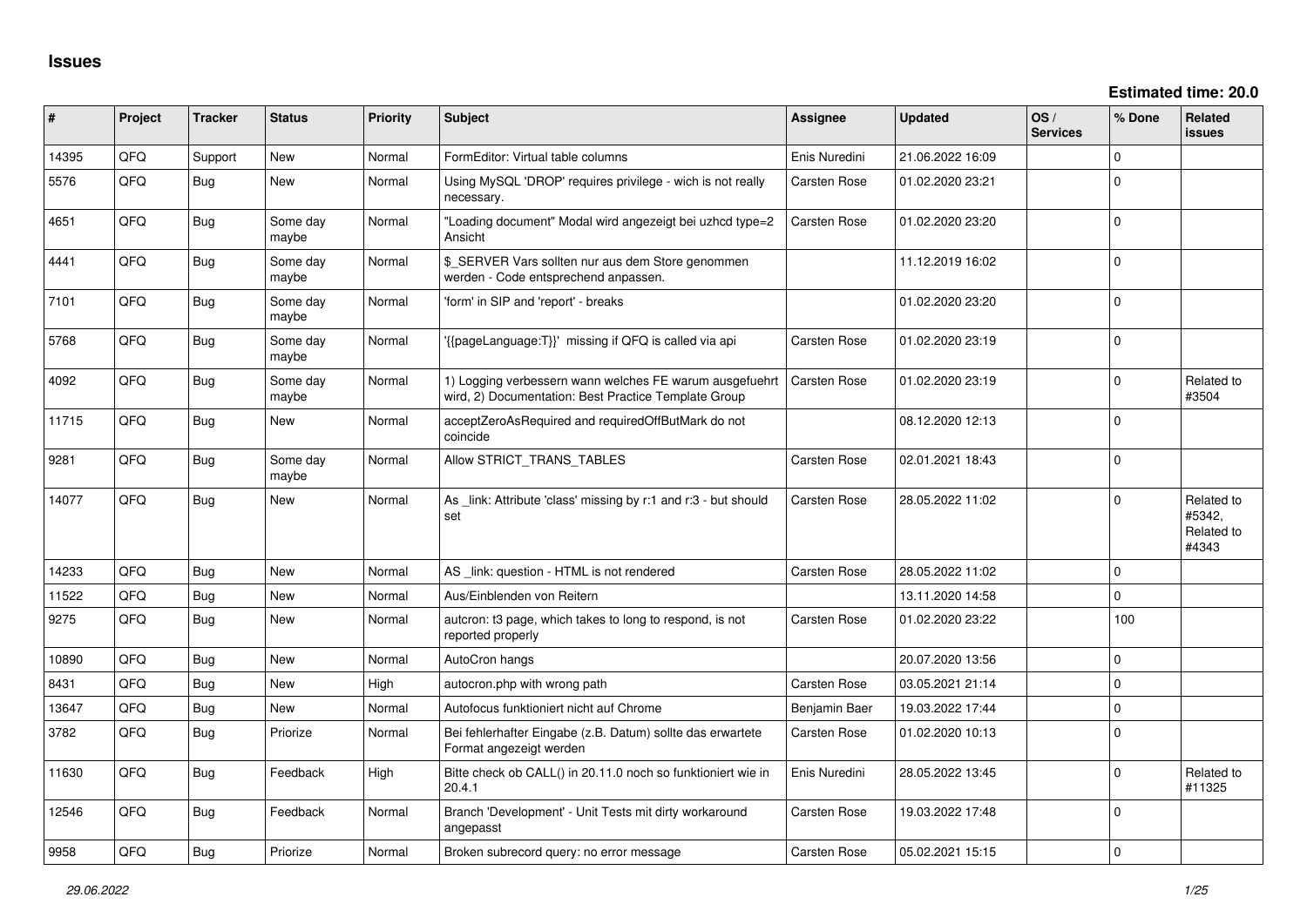| #     | Project | <b>Tracker</b> | <b>Status</b>     | <b>Priority</b> | <b>Subject</b>                                                                                                                | <b>Assignee</b>   | <b>Updated</b>   | OS/<br><b>Services</b> | % Done      | Related<br><b>issues</b> |
|-------|---------|----------------|-------------------|-----------------|-------------------------------------------------------------------------------------------------------------------------------|-------------------|------------------|------------------------|-------------|--------------------------|
| 9177  | QFQ     | Bug            | New               | Normal          | Bug? QFQ tries to save an action FE, which has real<br>existing column name                                                   | Carsten Rose      | 01.02.2020 23:22 |                        | $\mathbf 0$ |                          |
| 13451 | QFQ     | <b>Bug</b>     | New               | Normal          | Character Counter / Max Character: Problem in Safari                                                                          | Carsten Rose      | 15.04.2022 17:18 |                        | $\mathbf 0$ |                          |
| 9669  | QFQ     | <b>Bug</b>     | Some day<br>maybe | Normal          | Checkbox / Template Group: radio/checkbox visible broken<br>after 'add'                                                       | Carsten Rose      | 16.06.2021 13:47 |                        | $\mathbf 0$ | Related to<br>#8091      |
| 11752 | QFQ     | <b>Bug</b>     | New               | Normal          | checkbox renders multiple input elements with same name                                                                       | Carsten Rose      | 17.12.2020 14:58 |                        | 0           | Related to<br>#11750     |
| 9691  | QFQ     | Bug            | In Progress       | Normal          | Checkbox: dynamic update > readonly                                                                                           | Carsten Rose      | 01.02.2020 23:22 |                        | 50          | Related to<br>#9834      |
| 11057 | QFQ     | Bug            | New               | High            | Checkboxes ohne span.checkmark im Report werden<br>ausgeblendet                                                               | Benjamin Baer     | 03.05.2021 21:12 |                        | 0           | Related to<br>#11039     |
| 4279  | QFQ     | <b>Bug</b>     | Some day<br>maybe | High            | config.linkVars lost                                                                                                          | Carsten Rose      | 03.05.2021 21:14 |                        | 0           |                          |
| 3349  | QFQ     | <b>Bug</b>     | Some day<br>maybe | Normal          | config.qfq.ini: a) vertraegt keine '=' im Value (z.B. Passwort),<br>b) Values sollten in ticks einschliessbar sein (spaces, ) | Carsten Rose      | 11.12.2019 16:02 |                        | 0           |                          |
| 12714 | QFQ     | Bug            | New               | Normal          | Conversion of GIF to PDF broken when GIF contains Alpha.                                                                      | Carsten Rose      | 19.03.2022 17:49 |                        | $\mathbf 0$ |                          |
| 12327 | QFQ     | Bug            | New               | Normal          | Copy to clipboard: Glyphicon can not be changed                                                                               | Carsten Rose      | 27.12.2021 17:59 |                        | 0           |                          |
| 13767 | QFQ     | Bug            | Feedback          | Normal          | date/time-picker: required shows up/down button orange                                                                        | Enis Nuredini     | 16.05.2022 23:16 |                        | 0           |                          |
| 14303 | QFQ     | Bug            | ToDo              | Normal          | datetime broken with picker                                                                                                   | Enis Nuredini     | 17.06.2022 09:02 |                        | $\mathbf 0$ | Related to<br>#12630     |
| 3130  | QFQ     | Bug            | Some day<br>maybe | Normal          | Debug Info's nicht korrekt nach 'New > Save'.                                                                                 | Carsten Rose      | 11.12.2019 16:03 |                        | 0           | Related to<br>#3253      |
| 13460 | QFQ     | Bug            | New               | Normal          | Doc: Password set/reset  password should not processed<br>with 'html encode'                                                  | Carsten Rose      | 19.03.2022 17:46 |                        | $\mathbf 0$ |                          |
| 14377 | QFQ     | Bug            | New               | Normal          | Documentation > General Tips: white page after migration                                                                      | Enis Nuredini     | 19.06.2022 16:37 |                        | 0           |                          |
| 8316  | QFQ     | <b>Bug</b>     | Feedback          | Normal          | Documentation/Behaviour for Nested Queries and<br>Record-Store confusing                                                      | Nicola Chiapolini | 20.11.2019 09:14 |                        | $\mathbf 0$ |                          |
| 4293  | QFQ     | Bug            | Some day<br>maybe | Normal          | Download broken if token 'd:' is missing - but no error<br>message                                                            | Carsten Rose      | 11.12.2019 16:03 |                        | 0           | Related to<br>#7514      |
| 5221  | QFQ     | Bug            | New               | High            | Download Dialog: Bleibt stehen in FF wenn Datei<br>automatisch gespeichert wird.                                              | Carsten Rose      | 03.05.2021 21:14 |                        | 0           |                          |
| 9975  | QFQ     | Bug            | Priorize          | Normal          | Dropdown Menu: 'r:3' broken                                                                                                   | Carsten Rose      | 01.02.2020 10:13 |                        | 0           |                          |
| 12670 | QFQ     | <b>Bug</b>     | New               | High            | Dropdown-Menu classes können nicht mehr angegeben<br>werden                                                                   | Carsten Rose      | 07.12.2021 17:19 |                        | 0           |                          |
| 4583  | QFQ     | <b>Bug</b>     | Some day<br>maybe | Normal          | Dynamic Update bei TypeAhead Feldern                                                                                          | Carsten Rose      | 01.02.2020 23:19 |                        | 0           |                          |
| 2665  | QFQ     | Bug            | Priorize          | Normal          | Dynamic Update funktioniert nicht, wenn beim<br>entsprechenden FormElement eine size angegeben ist.                           | Benjamin Baer     | 03.01.2022 08:12 |                        | $30\,$      |                          |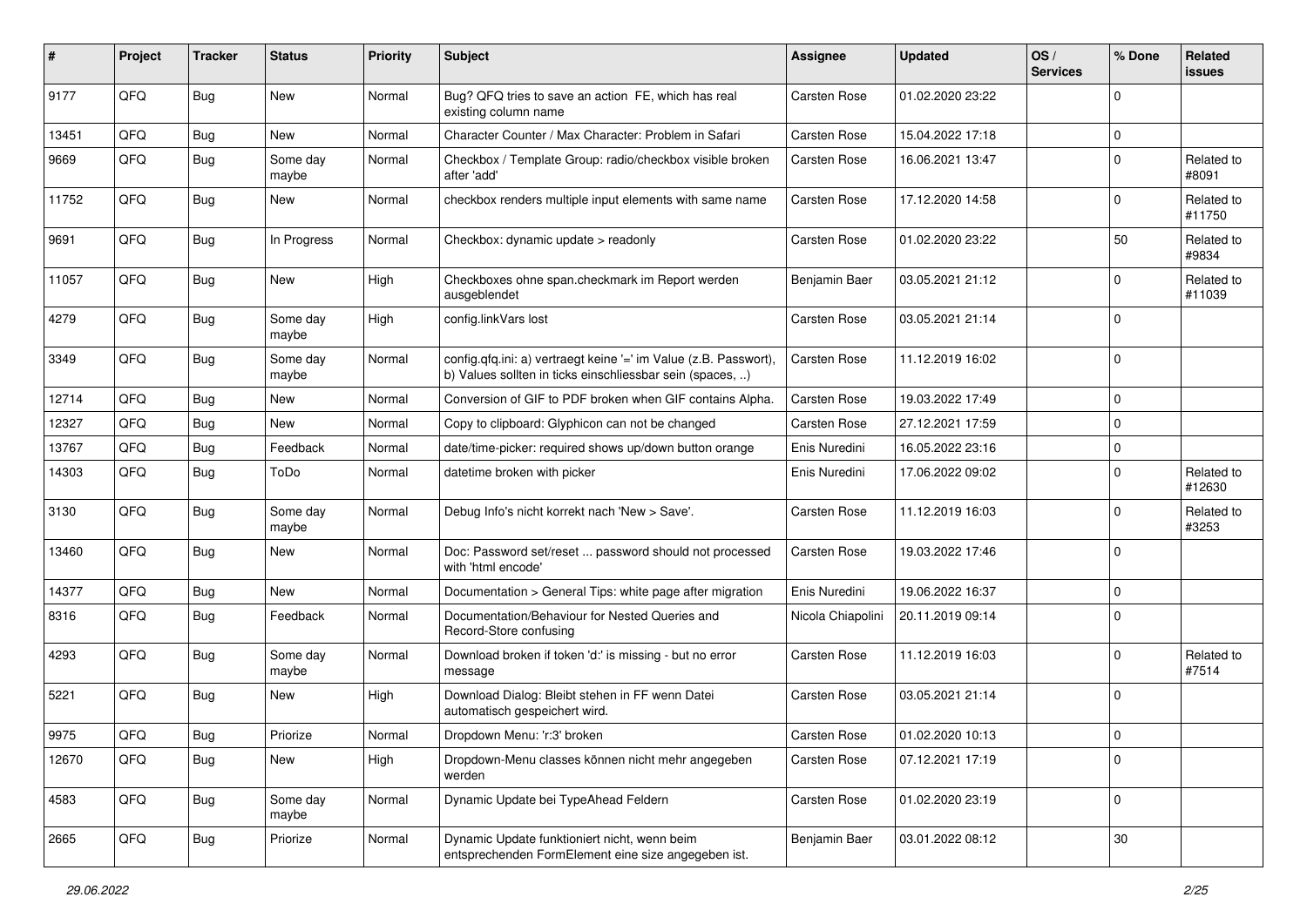| $\vert$ # | Project | <b>Tracker</b> | <b>Status</b>     | <b>Priority</b> | <b>Subject</b>                                                                                                   | Assignee            | <b>Updated</b>   | OS/<br><b>Services</b> | % Done         | Related<br><b>issues</b>                                                                                                       |
|-----------|---------|----------------|-------------------|-----------------|------------------------------------------------------------------------------------------------------------------|---------------------|------------------|------------------------|----------------|--------------------------------------------------------------------------------------------------------------------------------|
| 3811      | QFQ     | <b>Bug</b>     | Some day<br>maybe | Normal          | Dynamic Update: extraButtonInfo - Text aktualisieren                                                             | Carsten Rose        | 11.12.2019 16:03 |                        | $\Omega$       | Related to<br>#11517                                                                                                           |
| 8106      | QFQ     | <b>Bug</b>     | Some day<br>maybe | Normal          | Dynamic Update: Feld kann nicht auf empty zurückgesetzt<br>werden                                                | Carsten Rose        | 11.12.2019 16:01 |                        | $\Omega$       |                                                                                                                                |
| 11195     | QFQ     | <b>Bug</b>     | New               | Low             | Dynamic Update: Note not updated if new text is empty<br>(v20.4)                                                 |                     | 25.09.2020 11:14 |                        | 0              |                                                                                                                                |
| 3682      | QFQ     | <b>Bug</b>     | Some day<br>maybe | Normal          | Dynamic update: Radio buttons                                                                                    | Carsten Rose        | 11.12.2019 16:02 |                        | $\mathbf 0$    |                                                                                                                                |
| 7002      | QFQ     | <b>Bug</b>     | New               | Normal          | Dynamic Update: row does not disappear / appear                                                                  | Carsten Rose        | 01.02.2020 23:22 |                        | $\mathbf 0$    |                                                                                                                                |
| 9783      | QFQ     | Bug            | New               | Normal          | Email with special characters                                                                                    | <b>Carsten Rose</b> | 01.02.2020 23:22 |                        | $\Omega$       |                                                                                                                                |
| 12989     | QFQ     | <b>Bug</b>     | New               | Normal          | empty string does not trigger dynamic update                                                                     | Enis Nuredini       | 28.05.2022 11:09 |                        | 0              |                                                                                                                                |
| 10759     | QFQ     | <b>Bug</b>     | <b>New</b>        | Normal          | emptyMeansNull - Feld falsch aktualisiert                                                                        |                     | 12.11.2020 23:45 |                        | $\Omega$       |                                                                                                                                |
| 13689     | QFQ     | <b>Bug</b>     | New               | Normal          | Enter auf Eingabefeld mit ungültigem Wert führt zu blurry<br>Seite                                               | Enis Nuredini       | 28.05.2022 10:53 |                        | $\Omega$       | Related to<br>#14245, Has<br>duplicate<br>#11891                                                                               |
| 12066     | QFQ     | <b>Bug</b>     | New               | High            | enterAsSubmit: Forward wird nicht ausgeführt                                                                     | Enis Nuredini       | 29.05.2022 09:23 |                        | $\overline{0}$ |                                                                                                                                |
| 9013      | QFQ     | Bug            | New               | Normal          | Error in Twig template not handled                                                                               | <b>Carsten Rose</b> | 20.10.2021 13:43 |                        | 0              |                                                                                                                                |
| 6677      | QFQ     | Bug            | New               | Normal          | Error message FE Action Element: no/wrong FE reference<br>who cause the problem.                                 | Carsten Rose        | 01.02.2020 23:21 |                        | $\Omega$       |                                                                                                                                |
| 7547      | QFQ     | <b>Bug</b>     | New               | Normal          | Error Message in afterSave: wrong parameter column<br>reported                                                   | <b>Carsten Rose</b> | 01.02.2020 23:22 |                        | 0              |                                                                                                                                |
| 6912      | QFQ     | <b>Bug</b>     | New               | Normal          | error Message Var 'deadline' already set in SIP - in Form<br>with FE.value={{deadline:R:::{{deadlinePeriod:Y}}}} | Carsten Rose        | 01.02.2020 23:21 |                        | 0              |                                                                                                                                |
| 9127      | QFQ     | Bug            | New               | Normal          | Error Message: change 'roll over' color - text not readable                                                      | Carsten Rose        | 01.02.2020 23:22 |                        | $\mathbf 0$    |                                                                                                                                |
| 4328      | QFQ     | Bug            | Some day<br>maybe | Normal          | Error Message: Show FE name/number on problems in FE                                                             | <b>Carsten Rose</b> | 01.02.2020 23:20 |                        | $\Omega$       |                                                                                                                                |
| 10324     | QFQ     | Bug            | New               | Normal          | Excel Export mit Template funktioniert nur, wenn Template<br>vor uid kommt                                       |                     | 30.03.2020 11:20 |                        | $\Omega$       | Related to<br>#10257                                                                                                           |
| 11517     | QFQ     | <b>Bug</b>     | In Progress       | Normal          | extraButtonInfo Broken for multiple FormElements                                                                 | <b>Carsten Rose</b> | 12.05.2022 13:12 |                        | $\Omega$       | Related to<br>#7890,<br>Related to<br>#3811, Has<br>duplicate<br>#10905, Has<br>duplicate<br>#10553, Has<br>duplicate<br>#6779 |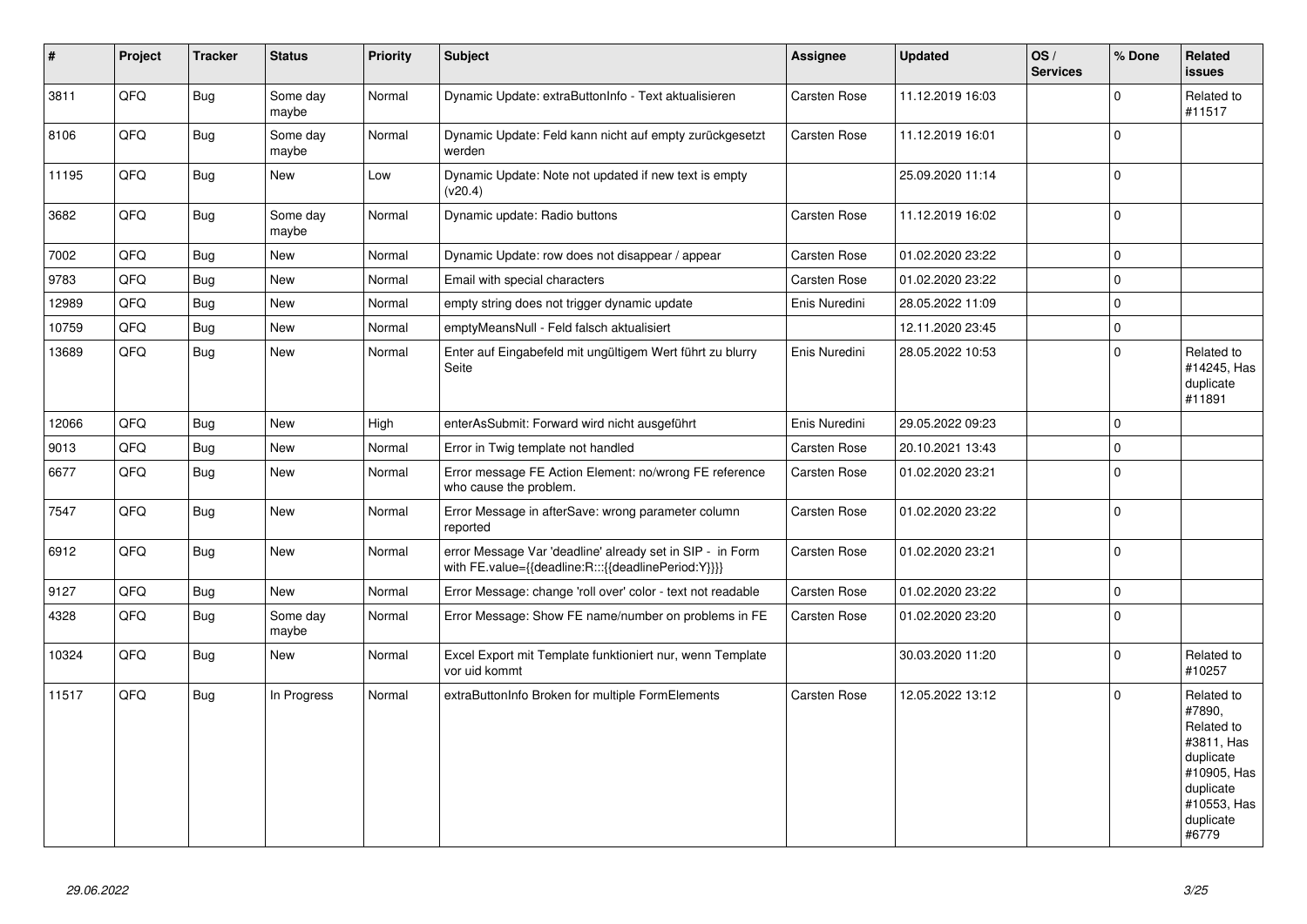| ∦     | Project | <b>Tracker</b> | <b>Status</b>     | <b>Priority</b> | <b>Subject</b>                                                                                                       | Assignee            | <b>Updated</b>   | OS/<br><b>Services</b> | % Done      | Related<br><b>issues</b>                     |
|-------|---------|----------------|-------------------|-----------------|----------------------------------------------------------------------------------------------------------------------|---------------------|------------------|------------------------|-------------|----------------------------------------------|
| 4528  | QFQ     | Bug            | Some day<br>maybe | Normal          | extraButtonLock mit SQLAhead Bug                                                                                     | Carsten Rose        | 01.02.2020 23:19 |                        | $\Omega$    |                                              |
| 9862  | QFQ     | Bug            | Priorize          | Normal          | Failed writing to sql mail qfq.log should throw an exception                                                         | Carsten Rose        | 01.02.2020 10:13 |                        | $\mathbf 0$ |                                              |
| 9531  | QFQ     | <b>Bug</b>     | New               | High            | FE File: Dynamic Update / modeSgl / required detected even<br>it not set                                             | Carsten Rose        | 11.06.2021 20:32 |                        | $\mathbf 0$ | Related to<br>#12398                         |
| 3750  | QFQ     | Bug            | Some day<br>maybe | Normal          | FE in a row: if one violates check, all are red                                                                      | Carsten Rose        | 11.12.2019 16:03 |                        | $\Omega$    |                                              |
| 12040 | QFQ     | Bug            | <b>New</b>        | Normal          | FE Mode 'hidden' für zwei FEs auf einer Zeile                                                                        | Carsten Rose        | 18.02.2021 10:13 |                        | $\Omega$    |                                              |
| 3547  | QFQ     | <b>Bug</b>     | <b>New</b>        | Normal          | FE of type 'note' causes writing of empty fields.                                                                    | Carsten Rose        | 01.02.2020 23:21 |                        | $\Omega$    |                                              |
| 7656  | QFQ     | <b>Bug</b>     | Priorize          | Normal          | FE with required, 'pattern' and 'extraButtonLock': always<br>complain about missing value                            | <b>Carsten Rose</b> | 01.02.2020 10:13 |                        | $\Omega$    |                                              |
| 5021  | QFQ     | Bug            | Some dav<br>maybe | Normal          | FE.typ=extra - during save displays error 'datum2' already<br>filled in STORE SIP - the value is stored nevertheless | Carsten Rose        | 01.02.2020 23:19 |                        | $\Omega$    | Related to<br>#3875                          |
| 5559  | QFQ     | <b>Bug</b>     | New               | Normal          | FE.type = Upload: 'accept' might contain variables                                                                   | <b>Carsten Rose</b> | 11.05.2020 21:23 |                        | $\Omega$    |                                              |
| 8049  | QFQ     | <b>Bug</b>     | New               | Normal          | FE.type=note, column 'value': text moves some pixel to top<br>after save                                             | <b>Carsten Rose</b> | 01.02.2020 23:22 |                        | $\Omega$    |                                              |
| 9317  | QFQ     | Bug            | New               | Normal          | FE.type=note: with dynamic show/hidden an empty label<br>causes trouble                                              | <b>Carsten Rose</b> | 01.02.2020 23:22 |                        | 0           |                                              |
| 5877  | QFQ     | <b>Bug</b>     | Some day<br>maybe | Normal          | FE.type=note:bsColumn strange behaviour                                                                              |                     | 01.02.2020 23:19 |                        | $\Omega$    |                                              |
| 7899  | QFQ     | Bug            | New               | High            | Fe.type=password / retype / required: always complain about<br>missing value                                         | <b>Carsten Rose</b> | 03.05.2021 21:14 |                        | $\Omega$    |                                              |
| 10082 | QFQ     | Bug            | <b>New</b>        | Normal          | FE.type=SELECT - 'sanatize' Class                                                                                    | Carsten Rose        | 07.05.2020 09:36 |                        | $\Omega$    | Related to<br>#10081                         |
| 9347  | QFQ     | Bug            | New               | High            | FE.type=upload with dynamic show/hidden: required not<br>detected                                                    | <b>Carsten Rose</b> | 12.06.2021 10:40 |                        | $\Omega$    | Related to<br>#5305,<br>Related to<br>#12398 |
| 8037  | QFQ     | Bug            | Priorize          | Normal          | FE.type=upload (advanced mode): {{slaveId:V}} missing<br>during dynamic update                                       | <b>Carsten Rose</b> | 01.02.2020 10:13 |                        | $\Omega$    |                                              |
| 9534  | QFQ     | Bug            | Priorize          | Urgent          | FE.type=upload: 'Unknown Mode: ID"                                                                                   | Carsten Rose        | 03.05.2021 21:14 |                        | $\Omega$    | Related to<br>#9532                          |
| 9533  | QFQ     | <b>Bug</b>     | <b>New</b>        | Normal          | FE.type=upload: Check in 'beforeSave' if upload is given                                                             | <b>Carsten Rose</b> | 01.02.2020 23:22 |                        | $\mathbf 0$ | Related to<br>#11523                         |
| 7512  | QFQ     | Bug            | New               | Normal          | FE: inputType=number >> 'pattern' is not respected                                                                   | <b>Carsten Rose</b> | 01.02.2020 23:22 |                        | $\Omega$    |                                              |
| 10937 | QFQ     | Bug            | New               | Normal          | Fehler mit abhängigen Select- Feldern beim Positionieren                                                             | <b>Carsten Rose</b> | 12.11.2020 23:45 |                        | $\Omega$    |                                              |
| 6462  | QFQ     | Bug            | New               | Normal          | File Upload: Nutzlose Fehlermeldung wenn Datei zu gross                                                              | Carsten Rose        | 01.02.2020 23:21 |                        | $\Omega$    | Related to<br>#6139                          |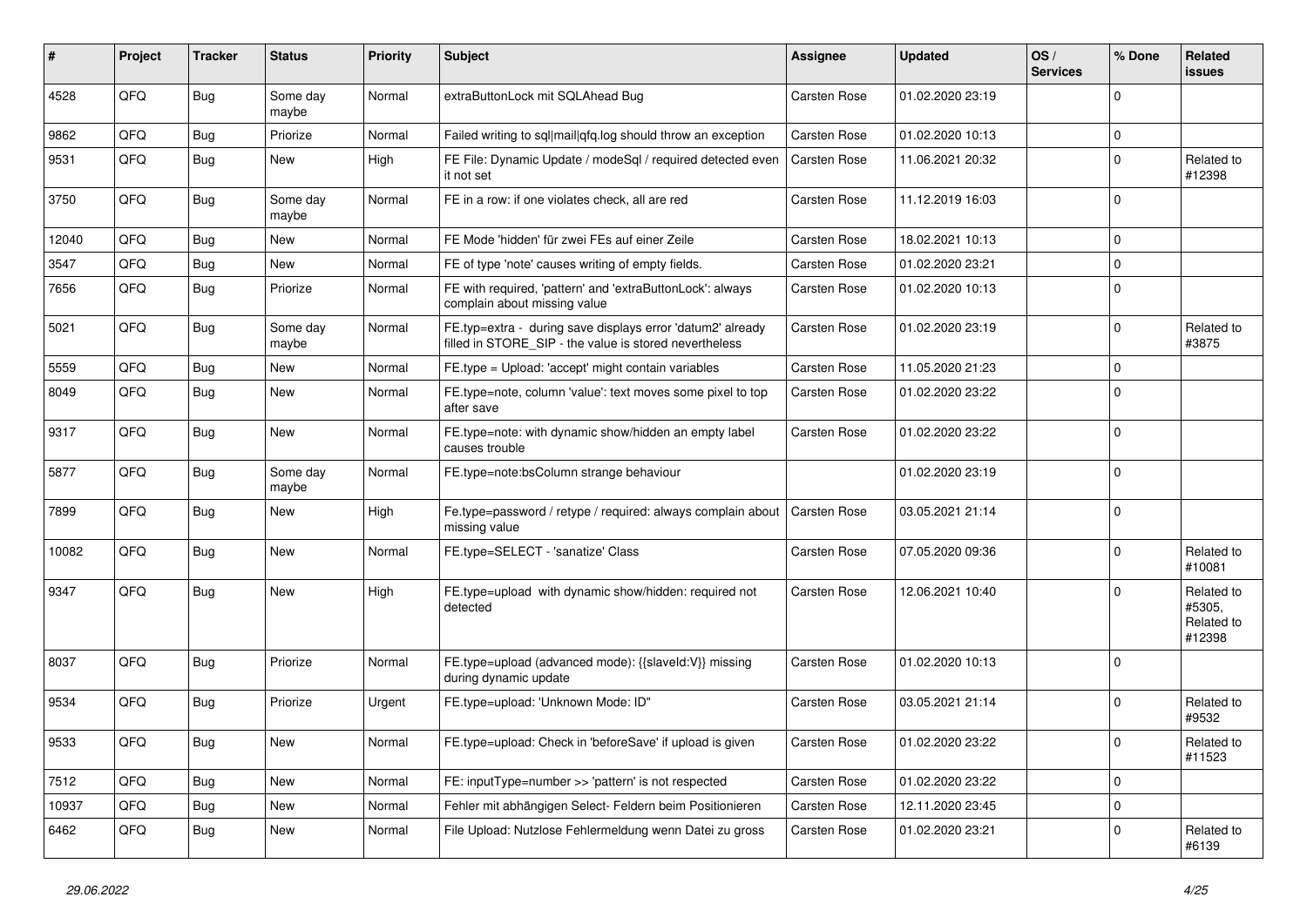| #     | Project        | <b>Tracker</b> | <b>Status</b>     | <b>Priority</b> | <b>Subject</b>                                                                                                                                      | <b>Assignee</b> | <b>Updated</b>   | OS/<br><b>Services</b> | % Done      | <b>Related</b><br><b>issues</b>              |
|-------|----------------|----------------|-------------------|-----------------|-----------------------------------------------------------------------------------------------------------------------------------------------------|-----------------|------------------|------------------------|-------------|----------------------------------------------|
| 13716 | QFQ            | Bug            | <b>New</b>        | High            | Firefox ask to store username/password                                                                                                              | Enis Nuredini   | 30.05.2022 09:31 |                        | $\Omega$    | Related to<br>#13827                         |
| 4756  | QFQ            | <b>Bug</b>     | New               | Normal          | Form dirty even nothing changes                                                                                                                     | Carsten Rose    | 11.12.2019 16:16 |                        | $\mathbf 0$ |                                              |
| 14322 | QFQ            | Bug            | New               | Normal          | Form Load: by default no scroll (save & close should be<br>visible)                                                                                 | Enis Nuredini   | 15.06.2022 14:12 |                        | $\Omega$    | Related to<br>#14321,<br>Related to<br>#6232 |
| 5557  | QFQ            | Bug            | Some day<br>maybe | Normal          | Form load: STORE_RECORD filled, but should be empty                                                                                                 | Carsten Rose    | 01.02.2020 23:19 |                        |             |                                              |
| 14245 | QFQ            | Bug            | New               | Normal          | Form Save Btn bleibt disabled wenn Datumsfeld über<br>Datepicker geändert                                                                           | Enis Nuredini   | 27.05.2022 13:45 |                        | $\Omega$    | Related to<br>#13689                         |
| 12581 | QFQ            | <b>Bug</b>     | <b>New</b>        | Normal          | Form.forward=close: Record 'new' in new browser tab > save<br>(& close) >> Form is not reloaded with new created record id<br>and stays in mode=new | Carsten Rose    | 19.03.2022 17:48 |                        | $\Omega$    |                                              |
| 9773  | QFQ            | Bug            | <b>New</b>        | Normal          | form.parameter.formModeGlobal=requiredOff                                                                                                           | Carsten Rose    | 01.02.2020 15:56 |                        | $\Omega$    |                                              |
| 12468 | QFQ            | Bug            | New               | Urgent          | Form: update Form.title after save                                                                                                                  | Carsten Rose    | 03.05.2021 21:12 |                        | $\Omega$    |                                              |
| 8083  | QFQ            | Bug            | New               | High            | FormEditor: primary table list does not respect<br>'indexDb={{indexData:Y}}'                                                                        | Carsten Rose    | 03.05.2021 21:14 |                        | $\Omega$    | Has<br>duplicate<br>#6678                    |
| 4008  | QFQ            | Bug            | Some day<br>maybe | Normal          | FormElemen.type=sendmail: wrong 'TO' if 'real<br>name <rea@mail.to>' is used</rea@mail.to>                                                          | Carsten Rose    | 11.12.2019 16:03 |                        | $\mathbf 0$ |                                              |
| 7890  | QFQ            | Bug            | New               | Normal          | FormElement 'required': extraButtonInfo not aligned                                                                                                 | Carsten Rose    | 11.06.2021 21:17 |                        | $\Omega$    | Related to<br>#11517                         |
| 10322 | QFQ            | Bug            | New               | Normal          | FormElement / Radio: missing column 'enum' >> FE not<br>reported                                                                                    | Carsten Rose    | 07.05.2020 09:37 |                        | $\Omega$    |                                              |
| 8891  | QFQ            | Bug            | New               | High            | formSubmitLog: do not log passwords                                                                                                                 | Enis Nuredini   | 25.03.2022 09:06 |                        | $\Omega$    |                                              |
| 3570  | QFQ            | <b>Bug</b>     | Some day<br>maybe | High            | Formular mit prmitnew permitEdit=Always wird nicht<br>aufgerufen (ist leer)                                                                         | Carsten Rose    | 03.05.2021 21:14 |                        | $\Omega$    |                                              |
| 9898  | QFQ            | Bug            | Feedback          | Normal          | Formular trotz Timeout gespeichert                                                                                                                  | Benjamin Baer   | 01.02.2020 15:56 |                        | $\mathbf 0$ |                                              |
| 14283 | QFQ            | <b>Bug</b>     | Priorize          | Normal          | HEIC / HEIF convert doesn't trigger                                                                                                                 | Carsten Rose    | 19.06.2022 16:37 |                        | $\Omega$    |                                              |
| 9126  | QFQ            | Bug            | Some day<br>maybe | Normal          | hidden Form elements are present in page source                                                                                                     |                 | 02.01.2021 18:41 |                        | $\Omega$    |                                              |
| 11347 | $\mathsf{QFQ}$ | Bug            | Feedback          | Normal          | If Bedingungen funktionieren nicht korrekt                                                                                                          | Christoph Fuchs | 21.03.2021 20:37 |                        | $\pmb{0}$   |                                              |
| 12513 | QFQ            | Bug            | New               | High            | Implement server side check of maxlength                                                                                                            | Carsten Rose    | 07.12.2021 17:19 |                        | $\mathbf 0$ |                                              |
| 14091 | QFQ            | Bug            | New               | Normal          | inconsistent template path for twig                                                                                                                 | Carsten Rose    | 19.04.2022 18:36 |                        | $\mathbf 0$ |                                              |
| 4659  | QFQ            | Bug            | Some day<br>maybe | Normal          | infoButtonExtra                                                                                                                                     | Carsten Rose    | 01.02.2020 23:20 |                        | 0           |                                              |
| 14305 | QFQ            | <b>Bug</b>     | New               | Normal          | Inline Report editing does not create history entries                                                                                               | Carsten Rose    | 10.06.2022 11:55 |                        | $\mathsf 0$ |                                              |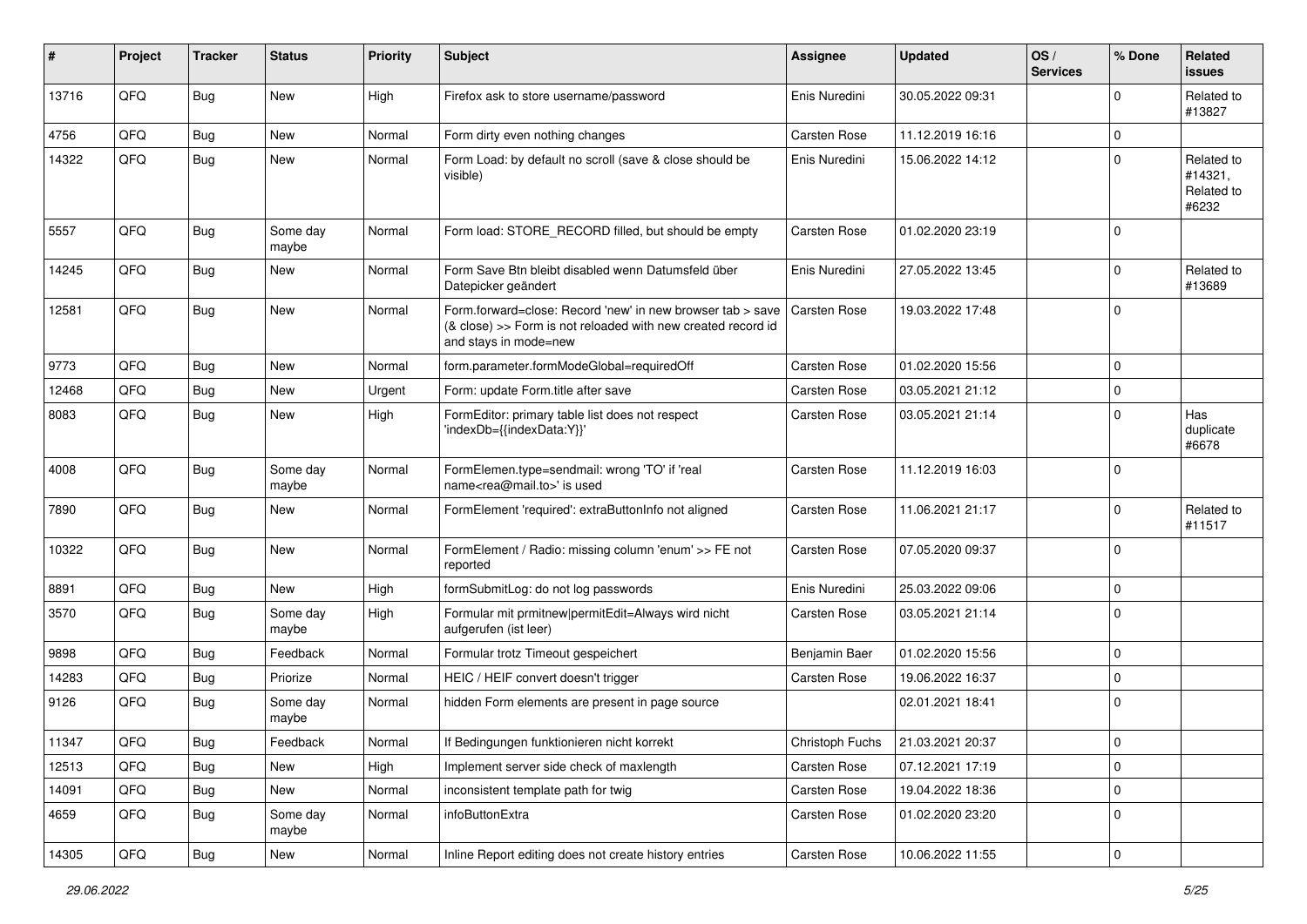| #     | Project | <b>Tracker</b> | <b>Status</b>     | <b>Priority</b> | <b>Subject</b>                                                                                           | Assignee            | <b>Updated</b>   | OS/<br><b>Services</b> | % Done      | Related<br><b>issues</b>                                                |
|-------|---------|----------------|-------------------|-----------------|----------------------------------------------------------------------------------------------------------|---------------------|------------------|------------------------|-------------|-------------------------------------------------------------------------|
| 9834  | QFQ     | Bug            | Priorize          | Normal          | Input elements with tag 'disabled' are missing on<br>form-submit: server option 'processReadOnly' broken | <b>Carsten Rose</b> | 07.12.2021 16:43 |                        | $\Omega$    | Related to<br>#9691,<br>Related to<br>#5305, Has<br>duplicate<br>#12331 |
| 6566  | QFQ     | Bug            | Priorize          | Normal          | Link Function 'delete': provided parameter missing on page<br>reload                                     | Benjamin Baer       | 03.01.2022 08:08 |                        | $\Omega$    |                                                                         |
| 5459  | QFQ     | <b>Bug</b>     | <b>New</b>        | High            | Multi DB: spread system tables between 'QFQ' and 'Data'-DB                                               | <b>Carsten Rose</b> | 03.05.2021 21:14 |                        | $\Omega$    | Related to<br>#4720                                                     |
| 10508 | QFQ     | Bug            | New               | High            | Multi Form broken on Multi DB Instance                                                                   | <b>Carsten Rose</b> | 03.05.2021 21:12 |                        | $\Omega$    |                                                                         |
| 13331 | QFQ     | Bug            | <b>New</b>        | Normal          | Multi Form: Clear Icon misplaced                                                                         | Carsten Rose        | 19.03.2022 17:47 |                        | $\Omega$    |                                                                         |
| 13332 | QFQ     | <b>Bug</b>     | <b>New</b>        | Normal          | Multi Form: Required Felder werden visuell nicht markiert.                                               | Carsten Rose        | 19.03.2022 17:47 |                        | $\Omega$    |                                                                         |
| 12325 | QFQ     | Bug            | Priorize          | Normal          | MultiDB form.dblndex not working for report syntax                                                       | Carsten Rose        | 07.09.2021 13:37 |                        | $\Omega$    | Related to<br>#12145,<br>Related to<br>#12314                           |
| 11695 | QFQ     | <b>Bug</b>     | <b>New</b>        | Normal          | MultiForm required FE Error                                                                              | Carsten Rose        | 04.12.2020 13:34 |                        | $\Omega$    |                                                                         |
| 11667 | QFQ     | Bug            | <b>New</b>        | Normal          | MySQL mariadb-server-10.3: Incorrect datetime value                                                      | <b>Carsten Rose</b> | 03.05.2021 20:48 |                        | $\Omega$    |                                                                         |
| 4546  | QFQ     | Bug            | Some day<br>maybe | Normal          | NH: SIP storage is destroyed                                                                             |                     | 01.02.2020 23:20 |                        | $\Omega$    |                                                                         |
| 3613  | QFQ     | <b>Bug</b>     | Some day<br>maybe | Normal          | note /note unchecked -> note div (col-md) wird weiterhin<br>gerendert                                    | Elias Villiger      | 01.02.2020 23:19 |                        | 100         |                                                                         |
| 12133 | QFQ     | Bug            | <b>New</b>        | Normal          | NPM, phpSpreadSheet aktualisieren                                                                        | <b>Carsten Rose</b> | 15.03.2021 09:04 |                        | $\mathbf 0$ |                                                                         |
| 7685  | QFQ     | Bug            | New               | Normal          | Open FormElement from QFQ error message and save<br>modified record: error about missing {{formId:F}}    | Carsten Rose        | 01.02.2020 23:22 |                        | $\Omega$    |                                                                         |
| 14175 | QFQ     | <b>Bug</b>     | In Progress       | Normal          | Opening a form with no QFQ Session cookie fails                                                          | Carsten Rose        | 03.06.2022 10:40 |                        | $\Omega$    |                                                                         |
| 7650  | QFQ     | <b>Bug</b>     | <b>New</b>        | High            | Optional do not show 'required' sign on FormElement                                                      | <b>Carsten Rose</b> | 03.05.2021 21:14 |                        | $\Omega$    |                                                                         |
| 8668  | QFQ     | Bug            | <b>New</b>        | High            | Pill disabled: dyamic mode 'hidden' not respected - FE is still<br>required                              | <b>Carsten Rose</b> | 03.05.2021 21:14 |                        | $\Omega$    |                                                                         |
| 2063  | QFQ     | Bug            | Some day<br>maybe | Normal          | Pills auf 'inaktiv' setzen falls keine Element auf dem Pill<br>sichtbar sind.                            | Benjamin Baer       | 11.12.2019 16:03 |                        | $\Omega$    | Related to<br>#3752                                                     |
| 11668 | QFQ     | Bug            | <b>New</b>        | Normal          | Play function.sql - problem with mysql                                                                   | <b>Carsten Rose</b> | 03.05.2021 20:48 |                        | $\Omega$    |                                                                         |
| 10658 | QFQ     | <b>Bug</b>     | <b>New</b>        | Normal          | processReadOnly broken                                                                                   | <b>Carsten Rose</b> | 27.05.2020 17:55 |                        | $\Omega$    |                                                                         |
| 13592 | QFQ     | Bug            | <b>New</b>        | Normal          | QFQ Build Queue: das vergeben von Tags klappt nicht. Es<br>werden keine Releases gebaut.                 | Carsten Rose        | 19.03.2022 17:45 |                        | $\Omega$    |                                                                         |
| 6140  | QFQ     | <b>Bug</b>     | Priorize          | Normal          | QFQ DnD Sort: Locked fields                                                                              | Benjamin Baer       | 21.03.2022 09:56 |                        | $\Omega$    |                                                                         |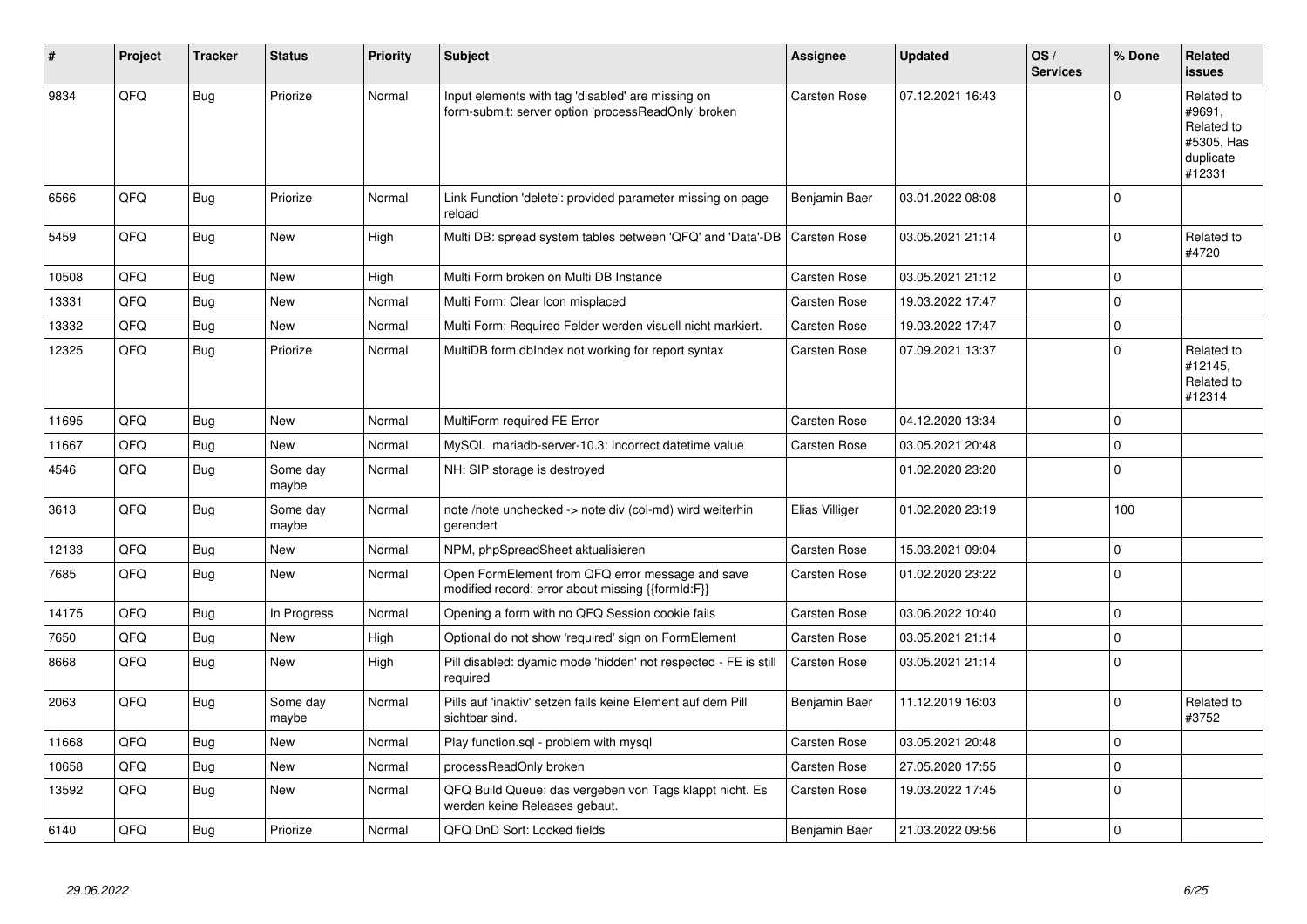| #     | Project | <b>Tracker</b> | <b>Status</b>     | <b>Priority</b> | Subject                                                                                 | <b>Assignee</b> | <b>Updated</b>   | OS/<br><b>Services</b> | % Done      | Related<br><b>issues</b>                                             |
|-------|---------|----------------|-------------------|-----------------|-----------------------------------------------------------------------------------------|-----------------|------------------|------------------------|-------------|----------------------------------------------------------------------|
| 9024  | QFQ     | Bug            | Some day<br>maybe | Normal          | QFQ Einarbeitung                                                                        |                 | 01.02.2020 15:56 |                        | 0           |                                                                      |
| 12508 | QFQ     | Bug            | In Progress       | High            | qfq Form: sendMail                                                                      | Karin Niffeler  | 19.03.2022 17:48 |                        | $\Omega$    |                                                                      |
| 12463 | QFQ     | <b>Bug</b>     | ToDo              | High            | QFQ Function: 'function' and 'sql' on same level - output of<br>sal is shown two times. | Carsten Rose    | 15.12.2021 16:31 |                        | $\Omega$    |                                                                      |
| 12395 | QFQ     | Bug            | ToDo              | High            | QFQ Function: Result two times shown                                                    | Carsten Rose    | 18.02.2022 08:59 |                        | $\mathbf 0$ |                                                                      |
| 7524  | QFQ     | Bug            | <b>New</b>        | Normal          | QFQ throws a 'General Error' if 'fileadmin/protected/log/' is<br>not writeable          | Carsten Rose    | 01.02.2020 23:22 |                        | $\mathbf 0$ |                                                                      |
| 13528 | QFQ     | <b>Bug</b>     | <b>New</b>        | Normal          | qfq.io > releases: es wird kein neues Release angelegt                                  | Benjamin Baer   | 19.03.2022 17:46 |                        | $\mathbf 0$ |                                                                      |
| 6574  | QFQ     | <b>Bug</b>     | Priorize          | Normal          | qfq.log: Fehlermeldung wurde angezeigt, aber nicht geloggt                              | Carsten Rose    | 01.02.2020 10:13 |                        | $\Omega$    |                                                                      |
| 4771  | QFQ     | Bug            | Some day<br>maybe | Normal          | qfq: select-down-values empty after save (edit-form for<br>program administrators)      | Carsten Rose    | 01.02.2020 23:20 |                        | $\Omega$    | Related to<br>#4549, Has<br>duplicate<br>#4282                       |
| 6483  | QFQ     | <b>Bug</b>     | <b>New</b>        | Normal          | R Store funktioniert nicht bei 'Report Notation' im FE                                  | Carsten Rose    | 01.02.2020 23:21 |                        | 0           |                                                                      |
| 9020  | QFQ     | <b>Bug</b>     | Some day<br>maybe | Normal          | radio mit buttonClass und dynamicUpdate lassen sich nicht<br>kombinieren                |                 | 11.12.2019 16:01 |                        | 0           |                                                                      |
| 11239 | QFQ     | Bug            | <b>New</b>        | Normal          | Radiobutton (plain): horizontales Rendern abhängig vom<br>Datentyp in der Datenbank     | Carsten Rose    | 30.09.2020 18:37 |                        | $\mathbf 0$ |                                                                      |
| 11237 | QFQ     | Bug            | <b>New</b>        | High            | Radiobutton / parameter.buttonClass= btn-default - kein dirty<br>Trigger                | Benjamin Baer   | 03.05.2021 21:12 |                        | $\Omega$    | Related to<br>#10766                                                 |
| 10766 | QFQ     | Bug            | New               | High            | Radiobutton / parameter.buttonClass=btn-default: dynamic<br>update                      |                 | 03.05.2021 21:12 |                        | U           | Related to<br>#11237                                                 |
| 7513  | QFQ     | Bug            | New               | Normal          | Radios not correct aligned                                                              | Carsten Rose    | 01.02.2020 23:22 |                        | 0           |                                                                      |
| 7795  | QFQ     | Bug            | New               | Normal          | Readonly Form: Typeahead-Felder                                                         | Carsten Rose    | 01.02.2020 23:22 |                        | $\mathbf 0$ |                                                                      |
| 3109  | QFQ     | <b>Bug</b>     | Some day<br>maybe | High            | RealUrl: Links werden nicht korrekt gerendert                                           | Carsten Rose    | 03.05.2021 21:14 |                        | $\mathbf 0$ |                                                                      |
| 9789  | QFQ     | <b>Bug</b>     | In Progress       | High            | Record Lock: release to early on 'leave page'                                           | Carsten Rose    | 10.01.2022 09:25 |                        | 100         | Related to<br>#10081,<br>Related to<br>#9173,<br>Related to<br>#8702 |
| 7261  | QFQ     | Bug            | New               | Normal          | Report pathFilename for user without path, only the filename                            | Carsten Rose    | 01.02.2020 23:21 |                        | $\mathbf 0$ |                                                                      |
| 9535  | QFQ     | <b>Bug</b>     | Feedback          | Normal          | Report:  AS ' vertical' - column to wide - vertical >> rot45,<br>rot90                  | Benjamin Baer   | 01.02.2020 15:56 |                        | $\mathbf 0$ |                                                                      |
| 14323 | QFQ     | <b>Bug</b>     | In Progress       | Normal          | Report: render=both single - no impact                                                  | Carsten Rose    | 19.06.2022 18:31 |                        | $\mathbf 0$ |                                                                      |
| 9855  | QFQ     | <b>Bug</b>     | New               | Normal          | <b>Required Check</b>                                                                   |                 | 01.02.2020 15:56 |                        | 0           |                                                                      |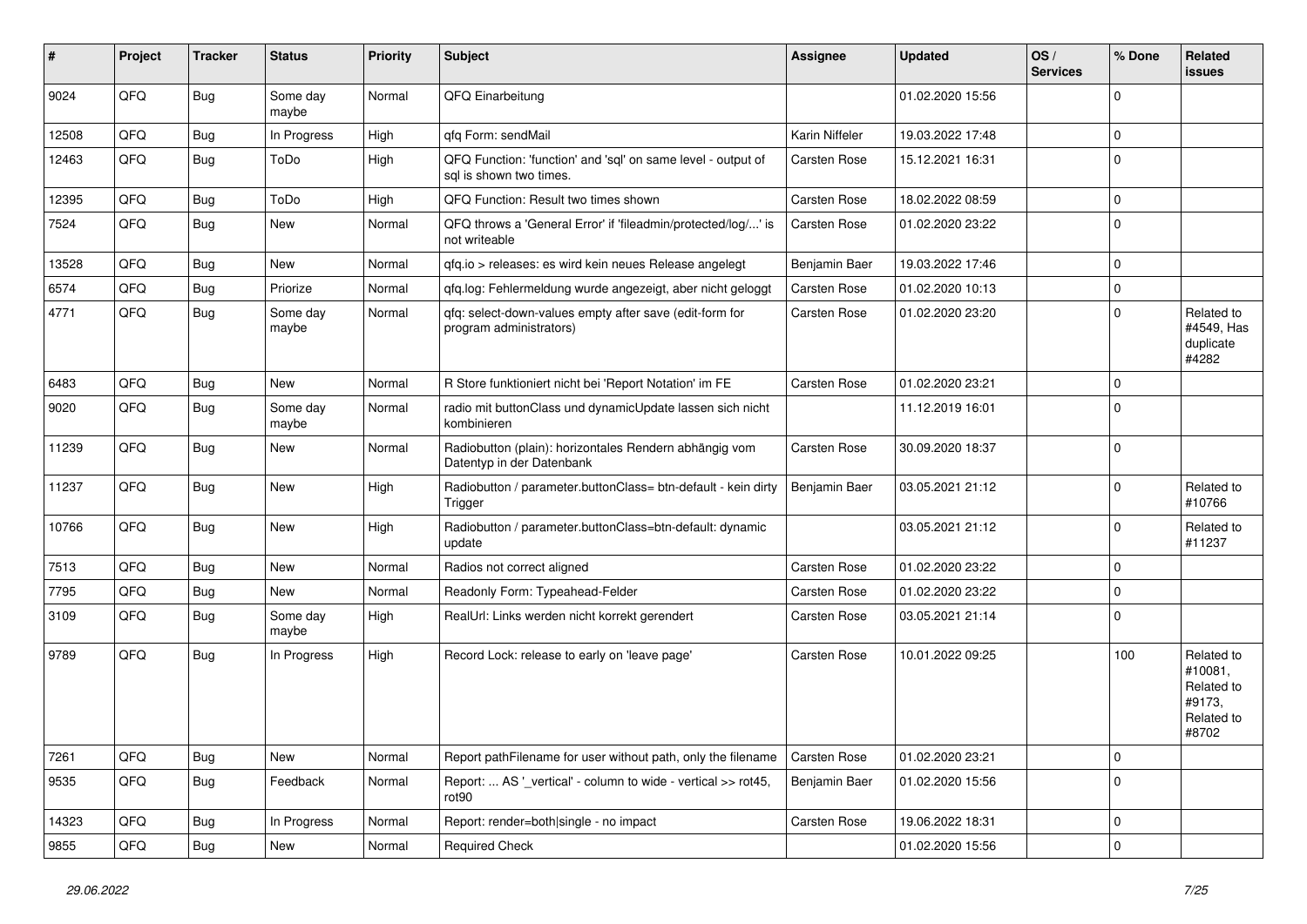| #     | Project | <b>Tracker</b> | <b>Status</b>     | <b>Priority</b> | Subject                                                                                                   | <b>Assignee</b>     | <b>Updated</b>   | OS/<br><b>Services</b> | % Done      | Related<br>issues                            |
|-------|---------|----------------|-------------------|-----------------|-----------------------------------------------------------------------------------------------------------|---------------------|------------------|------------------------|-------------|----------------------------------------------|
| 4454  | QFQ     | Bug            | Some day<br>maybe | Normal          | Required Elements: multiple elements in a row - whole row<br>marked if only one input is empty.           | Benjamin Baer       | 01.02.2020 23:20 |                        | $\Omega$    |                                              |
| 12974 | QFQ     | <b>Bug</b>     | New               | High            | Sanitize Queries in Action-Elements                                                                       | Carsten Rose        | 07.12.2021 17:19 |                        | $\mathbf 0$ |                                              |
| 7616  | QFQ     | <b>Bug</b>     | Priorize          | Normal          | Selectlist with Enum & Dynamic Update                                                                     | Carsten Rose        | 01.02.2020 10:13 |                        | 0           |                                              |
| 13899 | QFQ     | Bug            | ToDo              | Normal          | Selenium: zum laufen bringen                                                                              | Enis Nuredini       | 25.03.2022 10:24 |                        | $\mathbf 0$ |                                              |
| 7014  | QFQ     | Bug            | <b>New</b>        | Normal          | Sending invalid emails succeeds when<br>debug.redirectAllMailTo is set                                    | Carsten Rose        | 01.02.2020 23:21 |                        | $\Omega$    |                                              |
| 9121  | QFQ     | Bug            | Priorize          | High            | sip links have r and __dbIndexData set                                                                    | Carsten Rose        | 12.06.2021 10:41 |                        | 0           |                                              |
| 12512 | QFQ     | <b>Bug</b>     | <b>New</b>        | Normal          | Some MySQL Installation can't use 'stored procedures'                                                     | Carsten Rose        | 19.03.2022 17:48 |                        | $\Omega$    |                                              |
| 12545 | QFQ     | Bug            | New               | Urgent          | sql.log not created / updated                                                                             | Carsten Rose        | 14.12.2021 16:02 |                        | $\mathbf 0$ |                                              |
| 10081 | QFQ     | Bug            | New               | High            | Stale record lock after 'forbidden' character                                                             | Carsten Rose        | 03.05.2021 21:12 |                        | $\Omega$    | Related to<br>#10082,<br>Related to<br>#9789 |
| 9173  | QFQ     | Bug            | Priorize          | Urgent          | Stale Record Lock: Firefox                                                                                | Carsten Rose        | 03.05.2021 21:14 |                        | $\Omega$    | Related to<br>#9789                          |
| 7281  | QFQ     | Bug            | Some day<br>maybe | Normal          | Subrecords: on large screen separator line too short                                                      |                     | 01.02.2020 23:19 |                        | $\mathbf 0$ |                                              |
| 7574  | QFQ     | Bug            | New               | Normal          | Substitute error: form element not reported / dont parse<br>Form.note                                     | Carsten Rose        | 01.02.2020 23:21 |                        | $\Omega$    |                                              |
| 12520 | QFQ     | Bug            | New               | Normal          | Switch FE User: still active even FE User session expired                                                 | Carsten Rose        | 19.03.2022 17:48 |                        | $\mathbf 0$ |                                              |
| 14304 | QFQ     | <b>Bug</b>     | New               | Normal          | table sorter view safer does not work                                                                     | Carsten Rose        | 10.06.2022 11:49 |                        | $\mathbf 0$ |                                              |
| 10506 | QFQ     | Bug            | <b>New</b>        | High            | Template Group broken on MultiDB instance                                                                 | Carsten Rose        | 03.05.2021 21:12 |                        | $\Omega$    | Related to<br>#10505                         |
| 12716 | QFQ     | Bug            | <b>New</b>        | Normal          | template group: Pattern only applied to first instance                                                    | Carsten Rose        | 19.03.2022 17:47 |                        | 0           |                                              |
| 12045 | QFQ     | Bug            | New               | Normal          | templateGroup afterSave FE: Aufruf ohne<br>sqlHonorFormElements funktioniert nicht                        | Carsten Rose        | 18.02.2021 16:33 |                        | $\Omega$    |                                              |
| 12702 | QFQ     | Bug            | <b>New</b>        | High            | templateGroup: broken in multiDb Setup                                                                    | Carsten Rose        | 14.12.2021 16:02 |                        | $\mathbf 0$ |                                              |
| 3882  | QFQ     | <b>Bug</b>     | Some day<br>maybe | Normal          | templateGroup: disable 'add' if limit is reached - funktioniert<br>nicht wenn bereits records existierten | Carsten Rose        | 11.12.2019 16:03 |                        | $\mathbf 0$ |                                              |
| 3588  | QFQ     | <b>Bug</b>     | Some day<br>maybe | Normal          | templateGroup: versteckte Elemente werden weiterhin<br>gespeichert.                                       | <b>Carsten Rose</b> | 11.12.2019 16:02 |                        | $\mathbf 0$ |                                              |
| 4549  | QFQ     | Bug            | Some day<br>maybe | Normal          | TemplateGroups: FE.type SELECT loose selected value<br>after save                                         | Carsten Rose        | 01.02.2020 23:20 |                        | $\Omega$    | Related to<br>#4548,<br>Related to<br>#4771  |
| 7402  | QFQ     | Bug            | Some day<br>maybe | Normal          | thumbnail cache: outdated picture when permission denied<br>and permission resolved.                      |                     | 01.02.2020 23:20 |                        | 0           |                                              |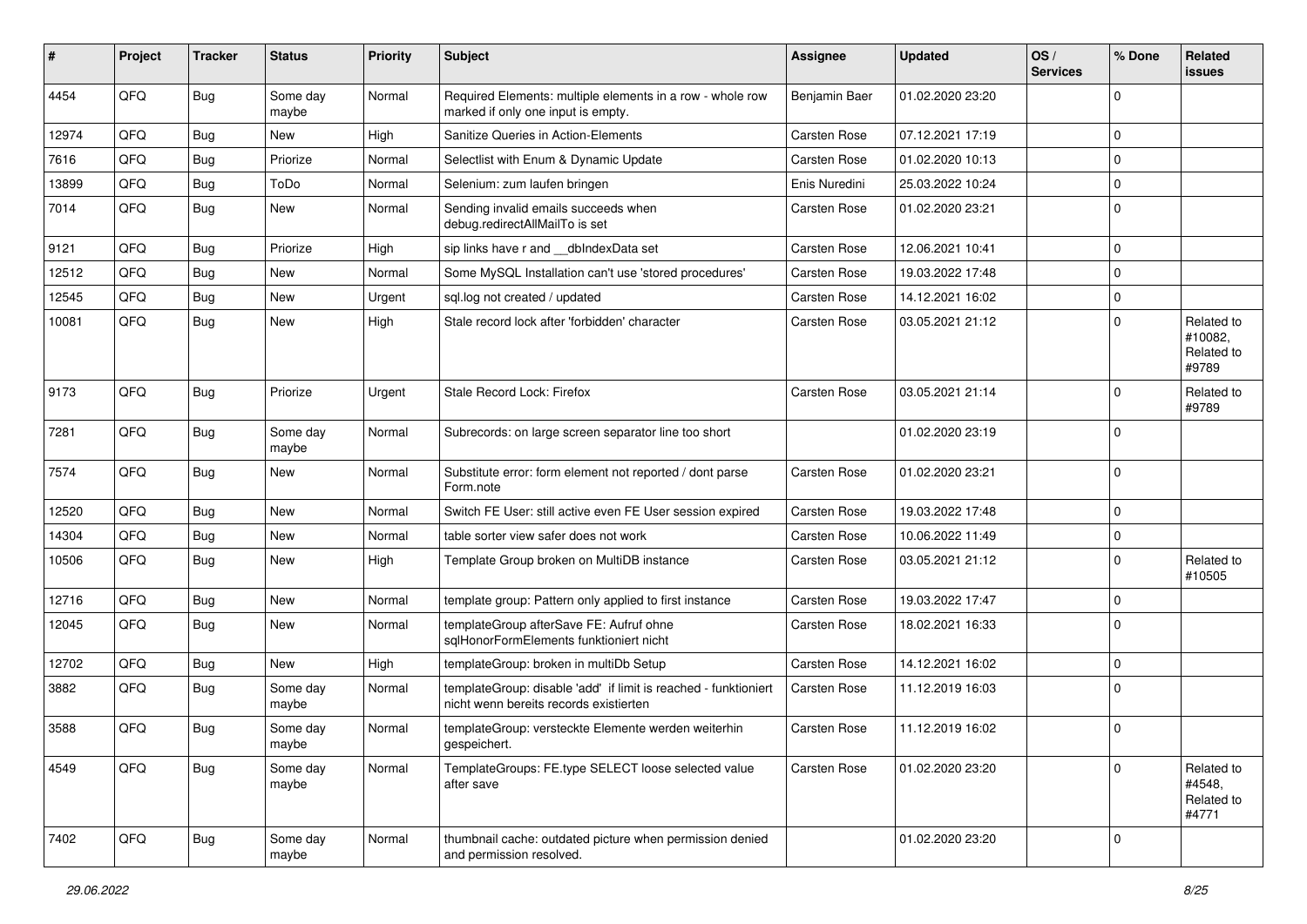| #     | Project | <b>Tracker</b> | <b>Status</b>     | <b>Priority</b> | Subject                                                                                                                                                  | <b>Assignee</b> | <b>Updated</b>   | OS/<br><b>Services</b> | % Done      | Related<br><b>issues</b>                                             |
|-------|---------|----------------|-------------------|-----------------|----------------------------------------------------------------------------------------------------------------------------------------------------------|-----------------|------------------|------------------------|-------------|----------------------------------------------------------------------|
| 7456  | QFQ     | Bug            | Some day<br>maybe | Low             | Todos in Code: solve or make ticket                                                                                                                      | Carsten Rose    | 16.09.2021 15:10 |                        | $\Omega$    |                                                                      |
| 12187 | QFQ     | <b>Bug</b>     | New               | Normal          | Trigger FormAsFile() via Report: probably problem with multi<br>DB setup                                                                                 | Carsten Rose    | 20.03.2021 21:20 |                        | $\Omega$    |                                                                      |
| 3895  | QFQ     | <b>Bug</b>     | Some day<br>maybe | Normal          | typeahead pedantic: on lehrkredit Idap webpass - if only one<br>person is in dropdown, such person can't be selected                                     | Carsten Rose    | 11.12.2019 16:03 |                        | $\Omega$    |                                                                      |
| 10640 | QFQ     | Bug            | New               | High            | TypeAhead Tag: FE editierbar trotz readOnly                                                                                                              | Carsten Rose    | 03.05.2021 21:12 |                        | $\mathbf 0$ |                                                                      |
| 4398  | QFQ     | <b>Bug</b>     | Some day<br>maybe | Normal          | Typeahead: mouse click in a prefilled input opens a single<br>item dropdown with the current value - click on it seems to<br>set the value, not the key. | Benjamin Baer   | 01.02.2020 23:20 |                        | $\Omega$    | Related to<br>#4457                                                  |
| 4457  | QFQ     | Bug            | Priorize          | Normal          | typeahead: pressing return to select an item, saves the form<br>and closes the form.                                                                     | Benjamin Baer   | 03.01.2022 08:01 |                        | $\Omega$    | Related to<br>#4398                                                  |
| 9077  | QFQ     | Bug            | <b>New</b>        | Normal          | typeAheadSql: report broken SQL                                                                                                                          | Carsten Rose    | 01.02.2020 23:22 |                        | $\mathbf 0$ |                                                                      |
| 10588 | QFQ     | <b>Bug</b>     | <b>New</b>        | Normal          | typeahed Tag: Doku anpassen                                                                                                                              | Carsten Rose    | 12.11.2020 23:45 |                        | $\mathbf 0$ |                                                                      |
| 7219  | QFQ     | <b>Bug</b>     | <b>New</b>        | Normal          | typeSheadSql / typeAheadSqlPrefetch: change to curly<br>braces                                                                                           | Carsten Rose    | 01.02.2020 23:21 |                        | $\Omega$    |                                                                      |
| 10661 | QFQ     | <b>Bug</b>     | In Progress       | Normal          | Typo3 Warnungen                                                                                                                                          | Carsten Rose    | 07.09.2021 13:23 |                        | $\mathbf 0$ | Related to<br>#12440                                                 |
| 13943 | QFQ     | <b>Bug</b>     | Priorize          | Normal          | unable to find formgroup                                                                                                                                 | Enis Nuredini   | 28.05.2022 11:03 |                        | $\Omega$    |                                                                      |
| 9947  | QFQ     | Bug            | Priorize          | Normal          | Unwanted error message if missing 'typeAheadSqlPrefetch'                                                                                                 | Carsten Rose    | 01.02.2020 10:13 |                        | $\mathbf 0$ |                                                                      |
| 5305  | QFQ     | <b>Bug</b>     | New               | Normal          | Upload FormElement: nicht disabled by readonly Form                                                                                                      | Carsten Rose    | 16.06.2021 13:43 |                        | $\Omega$    | Related to<br>#9347,<br>Related to<br>#9834                          |
| 5706  | QFQ     | Bug            | Some day<br>maybe | Normal          | upload: fileDestination needs to be sanatized                                                                                                            | Carsten Rose    | 01.02.2020 23:19 |                        | $\mathbf 0$ |                                                                      |
| 5991  | QFQ     | <b>Bug</b>     | Some day<br>maybe | Normal          | URLs with ' ' or long parameter are problematic                                                                                                          | Carsten Rose    | 01.02.2020 23:19 |                        | $\Omega$    |                                                                      |
| 6116  | QFQ     | <b>Bug</b>     | Priorize          | High            | value of checkbox not saved                                                                                                                              | Carsten Rose    | 07.12.2021 17:19 |                        | $\mathbf 0$ |                                                                      |
| 3061  | QFQ     | <b>Bug</b>     | Some day<br>maybe | High            | winstitute: mysql connection durcheinander - nmhp17<br>(ag7)/QFQ arbeitet mit DB/Tabellen von biostat.                                                   | Carsten Rose    | 03.05.2021 21:14 |                        | $\Omega$    |                                                                      |
| 10704 | QFQ     | <b>Bug</b>     | <b>New</b>        | Normal          | wkhtml problem rendering fullCalendar.js / fabric.js >><br>successor: puppeteer                                                                          | Carsten Rose    | 12.11.2020 23:45 |                        | $\Omega$    | Related to<br>#5024,<br>Related to<br>#4650,<br>Related to<br>#10715 |
| 13706 | QFQ     | Bug            | New               | Normal          | Wrong CheckType in FieldElement LastStatus of Form Cron                                                                                                  | Carsten Rose    | 21.01.2022 18:20 |                        | 0           |                                                                      |
| 13659 | QFQ     | Bug            | New               | Normal          | wrong sanitize class applied to R-store                                                                                                                  | Carsten Rose    | 15.01.2022 14:23 |                        | $\Omega$    |                                                                      |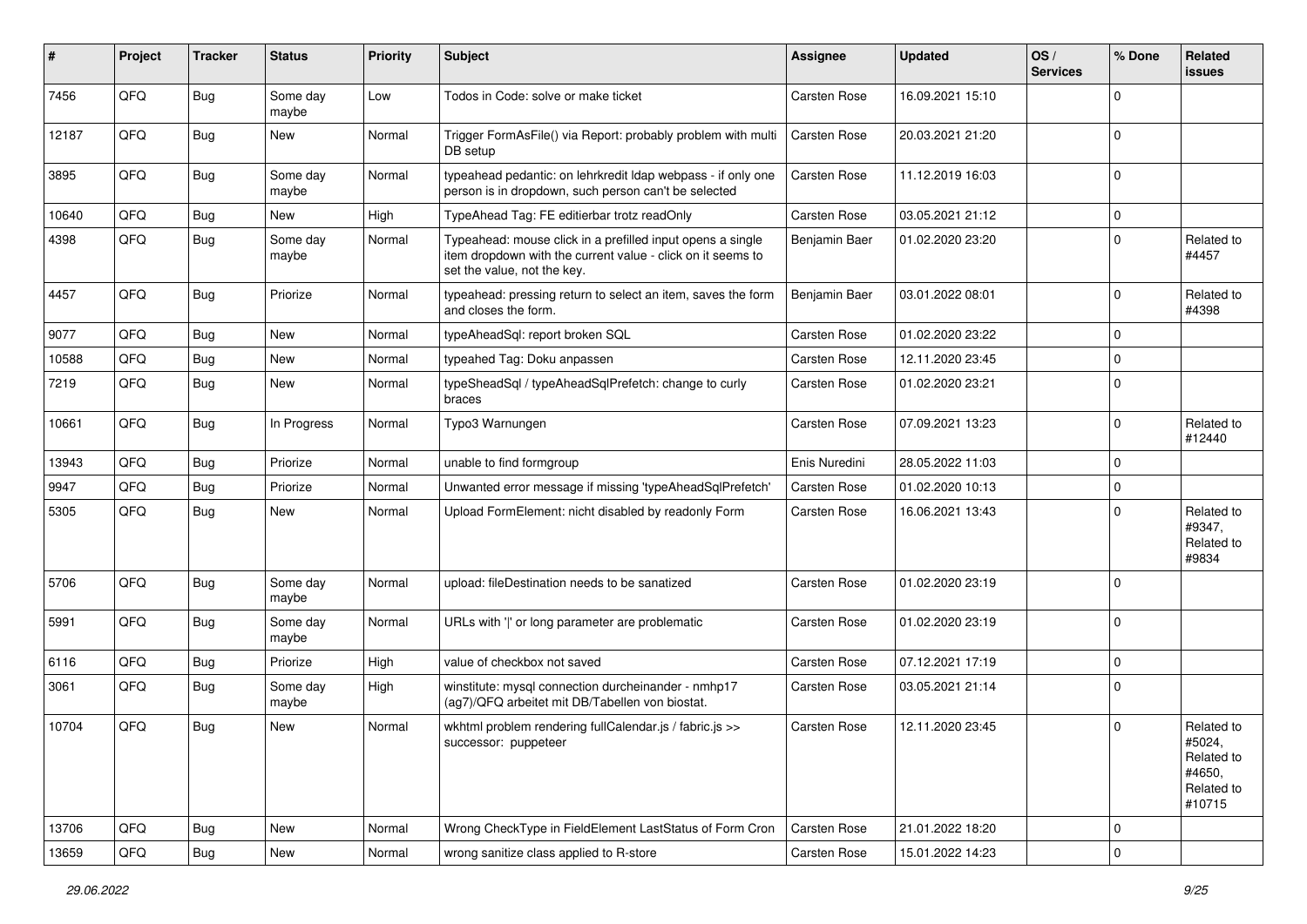| $\vert$ # | Project | <b>Tracker</b> | <b>Status</b>     | <b>Priority</b> | <b>Subject</b>                                                                                                                               | <b>Assignee</b> | <b>Updated</b>   | OS/<br><b>Services</b> | % Done         | Related<br><b>issues</b>                      |
|-----------|---------|----------------|-------------------|-----------------|----------------------------------------------------------------------------------------------------------------------------------------------|-----------------|------------------|------------------------|----------------|-----------------------------------------------|
| 2643      | QFQ     | Bug            | Some day<br>maybe | Normal          | Zend / PHP Webinars anschauen                                                                                                                | Carsten Rose    | 01.02.2020 15:56 |                        | $\Omega$       |                                               |
| 4122      | QFQ     | Bug            | Some day<br>maybe | Normal          | file: Render Mode hat keinen Effekt                                                                                                          |                 | 11.12.2019 16:03 |                        | $\mathbf 0$    |                                               |
| 4138      | QFQ     | Bug            | Some day<br>maybe | Normal          | style fehlt                                                                                                                                  |                 | 11.12.2019 16:03 |                        | $\Omega$       |                                               |
| 5942      | QFQ     | Feature        | Priorize          | Normal          | 'L' and 'type': append to links, generate via '_link' by using 'u:'                                                                          | Carsten Rose    | 01.02.2020 10:13 |                        | $\Omega$       |                                               |
| 3567      | QFQ     | Feature        | Some day<br>maybe | Low             | 'Save', 'Close', 'New' als FormElement                                                                                                       |                 | 11.12.2019 16:02 |                        | $\Omega$       |                                               |
| 3267      | QFQ     | Feature        | Some day<br>maybe | Normal          | 2 Forms auf einer Seite: real + Read only                                                                                                    | Carsten Rose    | 11.12.2019 16:03 |                        | $\mathbf 0$    |                                               |
| 12269     | QFQ     | Feature        | New               | Normal          | 2FA - Login                                                                                                                                  | Carsten Rose    | 03.05.2021 20:45 |                        | $\mathbf 0$    |                                               |
| 5548      | QFQ     | Feature        | Some day<br>maybe | Normal          | 801 Textfiles/Scriptfiles als Thumbnail                                                                                                      | Carsten Rose    | 07.03.2022 16:26 |                        | $\Omega$       |                                               |
| 12544     | QFQ     | Feature        | <b>New</b>        | High            | a) ' AS _link' new also as ' AS _format', b) sortierung via<br>'display: none;', c) '_format' benoeitgt nicht zwingend<br>u/U/p/m/z/d        | Carsten Rose    | 14.12.2021 16:03 |                        | $\Omega$       |                                               |
| 3666      | QFQ     | Feature        | Some day<br>maybe | Normal          | a) Performance Messung: mysql_real_escape_string() im<br>Vergleich zu str_replace(), b) doppeltes Aufrufen von<br>mysql_real_escape_string() | Carsten Rose    | 11.12.2019 16:02 |                        | $\overline{0}$ |                                               |
| 12038     | QFQ     | Feature        | <b>New</b>        | Normal          | a) STORE_VAR: filenameOnlyStripUniq, b) SP:<br>QSTRIPUNIQ()                                                                                  |                 | 17.02.2021 23:55 |                        | $\Omega$       |                                               |
| 11535     | QFQ     | Feature        | New               | Normal          | Ability to create SQL columns in frontend QFQ forms                                                                                          |                 | 17.11.2020 12:11 |                        | $\Omega$       |                                               |
| 3942      | QFQ     | Feature        | Some day<br>maybe | Normal          | Action Elemente: neu generierte IDs via FE weitergeben                                                                                       | Carsten Rose    | 11.12.2019 16:03 |                        | $\Omega$       | Related to<br>#3941                           |
| 12412     | QFQ     | Feature        | <b>New</b>        | Normal          | Action/Escape qualifier 'e' (empty), '0': if given, an empty<br>string (or '0') will be treated as 'not found'                               | Carsten Rose    | 08.05.2021 09:40 |                        | $\Omega$       | Related to<br>#12413,<br>Related to<br>#10012 |
| 5131      | QFQ     | Feature        | <b>New</b>        | Normal          | Activate Spin Gear ('wait/busy' indicator) via LINK attribute                                                                                | Carsten Rose    | 01.02.2020 23:21 |                        | $\Omega$       |                                               |
| 7342      | QFQ     | Feature        | New               | Normal          | add content = hide_this                                                                                                                      | Carsten Rose    | 01.02.2020 23:21 |                        | $\Omega$       |                                               |
| 10979     | QFQ     | Feature        | New               | Normal          | Ajax Calls an API - dataReport                                                                                                               | Carsten Rose    | 11.05.2022 12:15 |                        | $\Omega$       |                                               |
| 8962      | QFQ     | Feature        | New               | High            | allow for form fields with identical names                                                                                                   | Carsten Rose    | 03.05.2021 21:14 |                        | $\Omega$       |                                               |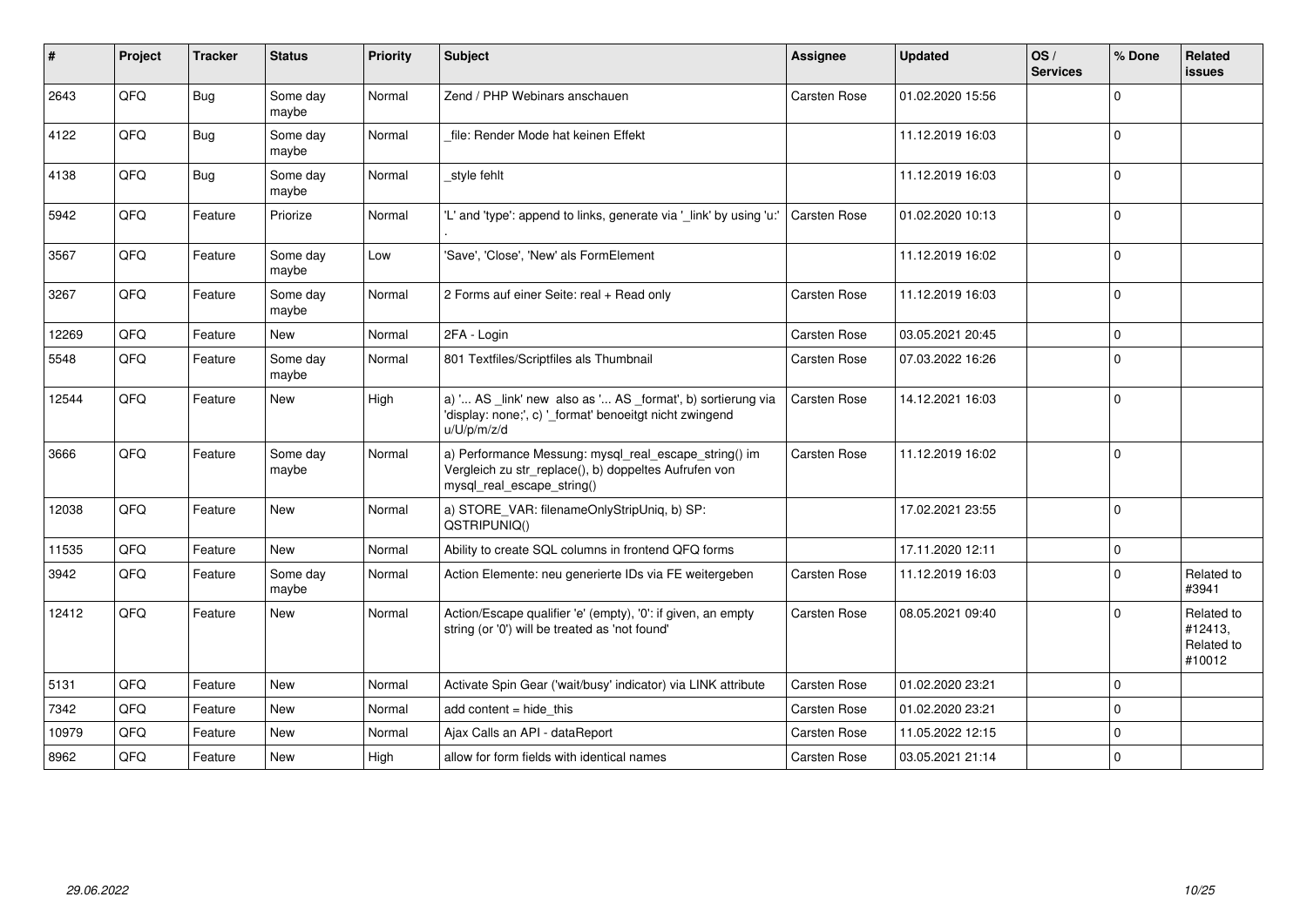| $\vert$ # | Project | <b>Tracker</b> | <b>Status</b>     | <b>Priority</b> | <b>Subject</b>                                                                                       | Assignee            | <b>Updated</b>   | OS/<br><b>Services</b> | % Done      | Related<br><b>issues</b>                                                                                                                                              |
|-----------|---------|----------------|-------------------|-----------------|------------------------------------------------------------------------------------------------------|---------------------|------------------|------------------------|-------------|-----------------------------------------------------------------------------------------------------------------------------------------------------------------------|
| 14320     | QFQ     | Feature        | ToDo              | Normal          | Allow specific HTML Tags and Attributes: general, TinyMCE                                            | Enis Nuredini       | 17.06.2022 10:44 |                        | $\Omega$    | Related to<br>#12664,<br>Related to<br>#12039,<br>Related to<br>#11702,<br>Related to<br>#7239,<br>Related to<br>#3708,<br>Related to<br>#3646,<br>Related to<br>#880 |
| 3848      | QFQ     | Feature        | Some day<br>maybe | High            | Antivirus check fuer Upload files in qfq?                                                            | Carsten Rose        | 03.05.2021 21:14 |                        | $\Omega$    | Related to<br>#4131                                                                                                                                                   |
| 12119     | QFQ     | Feature        | <b>New</b>        | Normal          | AS paged: error message missing if there ist no 'r' argument.                                        | Carsten Rose        | 03.05.2021 20:51 |                        | $\mathbf 0$ |                                                                                                                                                                       |
| 13945     | QFQ     | Feature        | New               | Normal          | As _link: content before/after link                                                                  | Enis Nuredini       | 28.05.2022 11:01 |                        | $\mathbf 0$ | Related to<br>#12262                                                                                                                                                  |
| 3947      | QFQ     | Feature        | Some day<br>maybe | Normal          | Attack detectect: logout current user                                                                | Carsten Rose        | 11.12.2019 16:03 |                        | $\Omega$    | Related to<br>#5458,<br>Related to<br>#6299                                                                                                                           |
| 6299      | QFQ     | Feature        | Some day<br>maybe | Normal          | Attack detection: log table with invalid SIP access                                                  |                     | 11.12.2019 16:02 |                        | $\mathbf 0$ | Related to<br>#3947                                                                                                                                                   |
| 4250      | QFQ     | Feature        | <b>New</b>        | Normal          | AutoCron in QFQ via PHP                                                                              | <b>Carsten Rose</b> | 01.02.2020 23:21 |                        | $\Omega$    | Related to<br>#3292,<br>Related to<br>#3291                                                                                                                           |
| 12146     | QFQ     | Feature        | <b>New</b>        | Normal          | Autocron Job: Anzeigen wann der naechste Job ausgefuehrt<br>wird, resp das er nicht ausgefuehrt wird | Carsten Rose        | 15.03.2021 15:23 |                        | $\Omega$    |                                                                                                                                                                       |
| 3291      | QFQ     | Feature        | Some day<br>maybe | Normal          | AutoCron websiteToken                                                                                | Carsten Rose        | 11.12.2019 16:02 |                        | $\mathbf 0$ | Related to<br>#4250                                                                                                                                                   |
| 7452      | QFQ     | Feature        | Some day<br>maybe | Normal          | automate deployment new QFQ version                                                                  | Carsten Rose        | 16.09.2021 15:10 |                        | $\Omega$    |                                                                                                                                                                       |
| 13608     | QFQ     | Feature        | Some day<br>maybe | Normal          | Automatic Browser Language Redirect                                                                  | Enis Nuredini       | 17.06.2022 08:35 |                        | $\mathbf 0$ |                                                                                                                                                                       |
| 12452     | QFQ     | Feature        | Priorize          | Normal          | BaseURL: alsways with '/' at the end                                                                 | Carsten Rose        | 19.06.2022 13:45 |                        | $\mathbf 0$ | Related to<br>#10782                                                                                                                                                  |
| 9346      | QFQ     | Feature        | Priorize          | Normal          | beforeSave: check if an upload is given                                                              | Carsten Rose        | 11.06.2021 21:18 |                        | $\mathbf 0$ |                                                                                                                                                                       |
| 7106      | QFQ     | Feature        | Some day<br>maybe | Normal          | Beispiel Nummerierung von Rows in Report                                                             |                     | 11.12.2019 16:01 |                        | $\mathbf 0$ |                                                                                                                                                                       |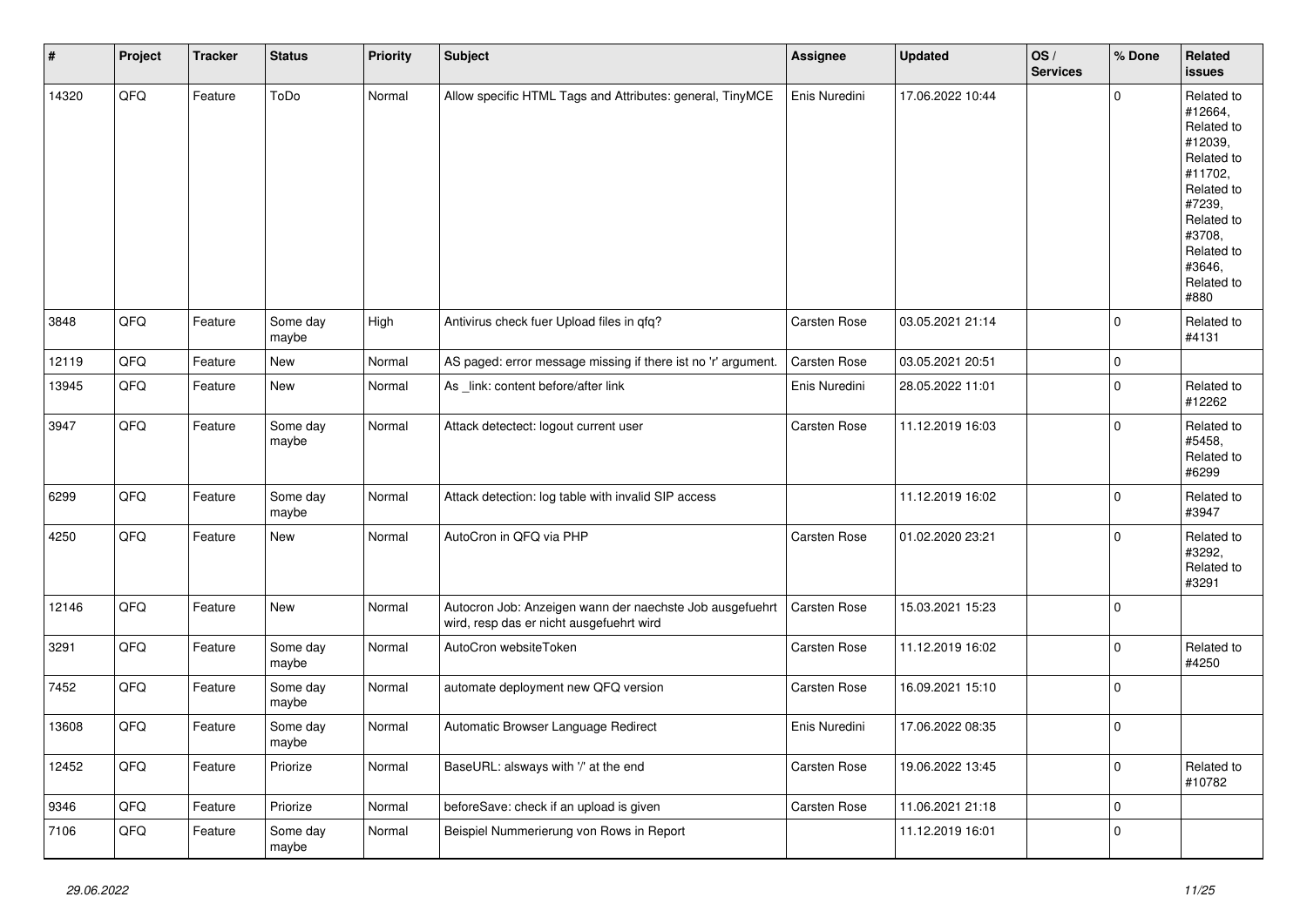| $\vert$ # | Project | <b>Tracker</b> | <b>Status</b>     | <b>Priority</b> | <b>Subject</b>                                                                  | <b>Assignee</b>     | <b>Updated</b>   | OS/<br><b>Services</b> | % Done      | Related<br><b>issues</b>                        |
|-----------|---------|----------------|-------------------|-----------------|---------------------------------------------------------------------------------|---------------------|------------------|------------------------|-------------|-------------------------------------------------|
| 7105      | QFQ     | Feature        | Some day<br>maybe | Normal          | Beispiel wie man in einer zweiten Tabelle speichert.                            |                     | 11.12.2019 16:01 |                        | $\Omega$    |                                                 |
| 6288      | QFQ     | Feature        | Some day<br>maybe | Normal          | Best Practice: Erklaeren wie man ein Formular ganz in<br>'weiss' erstellen kann |                     | 11.12.2019 16:02 |                        | $\Omega$    |                                                 |
| 4194      | QFQ     | Feature        | In Progress       | Normal          | Bootstrap 4 ist jetzt offiziel                                                  |                     | 03.05.2021 20:47 |                        | $\Omega$    | Related to<br>#10114                            |
| 5783      | QFQ     | Feature        | Some day<br>maybe | Normal          | <b>BPMN View/Edit</b>                                                           |                     | 11.12.2019 16:02 |                        | $\Omega$    |                                                 |
| 8520      | QFQ     | Feature        | Some day<br>maybe | Normal          | Bring QFQ to Composer                                                           | Carsten Rose        | 16.09.2021 15:10 |                        | $\mathbf 0$ |                                                 |
| 11893     | QFQ     | Feature        | <b>New</b>        | High            | Broken SIP: a) only report one time, b) only report in main<br>column           | Carsten Rose        | 12.05.2021 12:13 |                        | $\Omega$    | Related to<br>#12532,<br>Related to<br>#14187   |
| 8522      | QFQ     | Feature        | Some day<br>maybe | Normal          | build QFQ - npm warnings                                                        | Benjamin Baer       | 01.02.2020 23:19 |                        | 50          |                                                 |
| 10716     | QFQ     | Feature        | Some day<br>maybe | Normal          | Business Logic mit Externen Skripten                                            | Carsten Rose        | 16.09.2021 15:10 |                        | $\Omega$    | Related to<br>#10713,<br>Related to<br>#8217    |
| 9781      | QFQ     | Feature        | <b>New</b>        | Normal          | Button: CSS class to make buttons smaller                                       | Carsten Rose        | 01.02.2020 23:22 |                        | $\mathbf 0$ |                                                 |
| 13467     | QFQ     | Feature        | <b>New</b>        | Normal          | ChangeLog Generator                                                             | Carsten Rose        | 19.03.2022 17:46 |                        | $\Omega$    | Related to<br>#11460                            |
| 12474     | QFQ     | Feature        | <b>New</b>        | Normal          | Check BaseConfigURL if it is given and the the last char is '/'                 | <b>Carsten Rose</b> | 03.05.2021 20:45 |                        | $\Omega$    |                                                 |
| 9853      | QFQ     | Feature        | <b>New</b>        | Normal          | Check das SQL / QFQ / Mail Logfile geschrieben wird                             |                     | 09.01.2020 11:15 |                        | $\Omega$    |                                                 |
| 12163     | QFQ     | Feature        | New               | Normal          | Checkbox: table wrap                                                            | Carsten Rose        | 03.05.2021 20:51 |                        | $\mathbf 0$ |                                                 |
| 12476     | QFQ     | Feature        | <b>New</b>        | Normal          | clearMe: a) should trigger 'dirty', b) sticky on textarea resize                | Benjamin Baer       | 04.01.2022 08:40 |                        | $\Omega$    | Related to<br>#9528                             |
| 6870      | QFQ     | Feature        | Priorize          | Normal          | Click on '_link' triggers an API call                                           | Benjamin Baer       | 03.01.2022 08:25 |                        | $\Omega$    |                                                 |
| 4420      | QFQ     | Feature        | Some day<br>maybe | Normal          | Client: Local Storage - store the changes of a form, local in<br>the browser.   | Benjamin Baer       | 11.12.2019 16:02 |                        | $\mathbf 0$ |                                                 |
| 6715      | QFQ     | Feature        | Some day<br>maybe | Normal          | Code-Refactoring: dbArray vereinheitlichen                                      | Carsten Rose        | 11.12.2019 16:02 |                        | $\Omega$    |                                                 |
| 7102      | QFQ     | Feature        | <b>New</b>        | Normal          | Comment sign in report: '#' and '--'                                            | Carsten Rose        | 01.02.2020 23:21 |                        | $\Omega$    |                                                 |
| 8082      | QFQ     | Feature        | Priorize          | High            | Contact form without saving record                                              | Carsten Rose        | 07.12.2021 15:20 |                        | $\Omega$    | Related to<br>#8587,<br><b>Blocks</b><br>#11850 |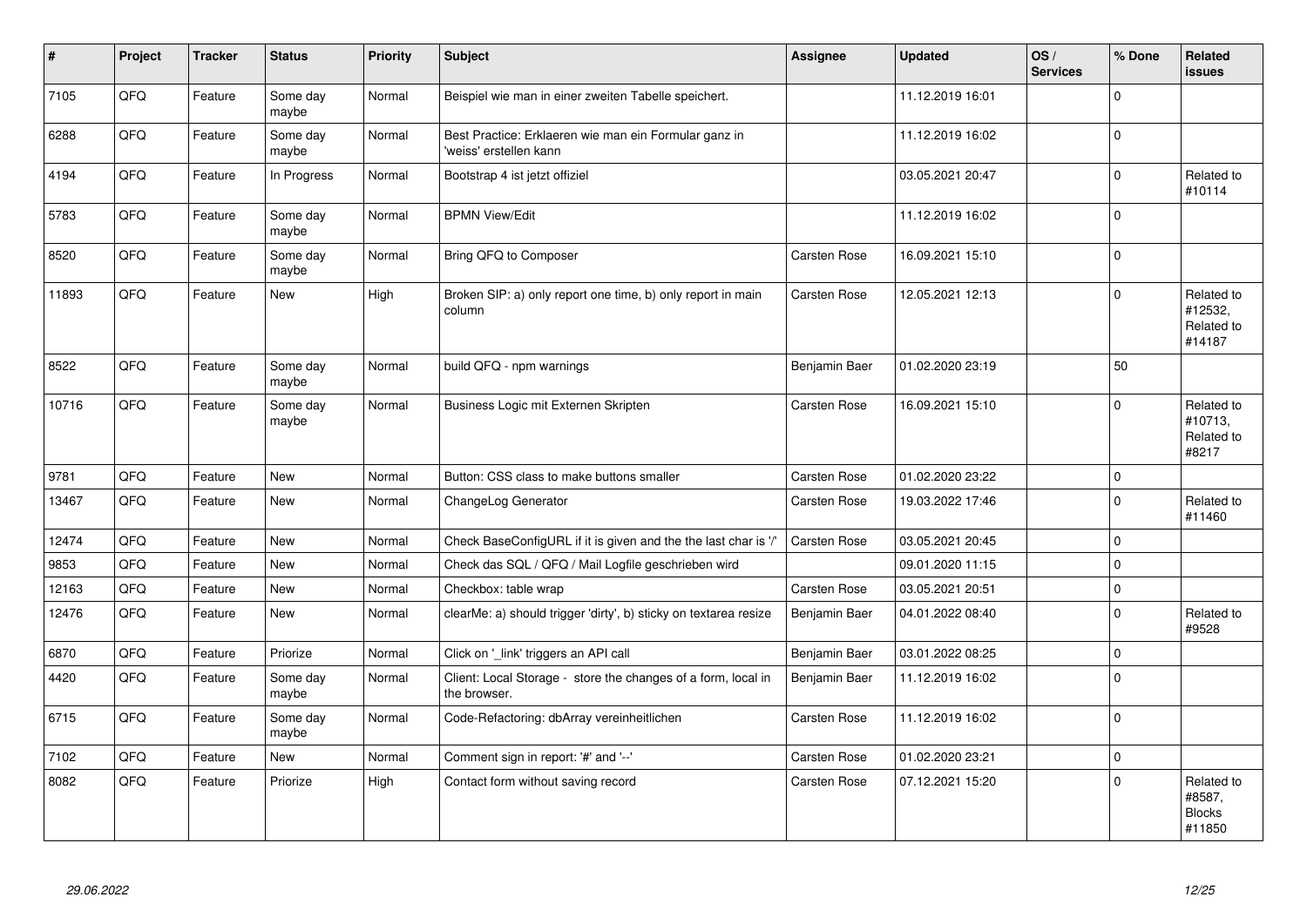| #     | Project | <b>Tracker</b> | <b>Status</b>              | <b>Priority</b> | <b>Subject</b>                                                                                                                                                | <b>Assignee</b>     | <b>Updated</b>   | OS/<br><b>Services</b> | % Done      | Related<br>issues    |
|-------|---------|----------------|----------------------------|-----------------|---------------------------------------------------------------------------------------------------------------------------------------------------------------|---------------------|------------------|------------------------|-------------|----------------------|
| 4650  | QFQ     | Feature        | Some day<br>maybe          | Normal          | Convert html to doc/rtf                                                                                                                                       | Carsten Rose        | 01.02.2020 23:20 |                        | $\Omega$    | Related to<br>#10704 |
| 12330 | QFQ     | Feature        | New                        | Normal          | Copy to input field / text area / TinyMCE                                                                                                                     | Carsten Rose        | 07.04.2021 09:01 |                        | $\Omega$    |                      |
| 8089  | QFQ     | Feature        | New                        | Normal          | Copy/Paste for FormElements                                                                                                                                   | Carsten Rose        | 01.02.2020 23:22 |                        | $\Omega$    |                      |
| 10738 | QFQ     | Feature        | Some day<br>maybe          | Normal          | CORS headers for external API requests                                                                                                                        |                     | 10.06.2020 14:00 |                        | $\Omega$    |                      |
| 13843 | QFQ     | Feature        | New                        | Normal          | Create JWT via QFQ                                                                                                                                            | Carsten Rose        | 19.03.2022 17:42 |                        | $\mathbf 0$ |                      |
| 13841 | QFQ     | Feature        | <b>New</b>                 | Normal          | Create PDF via iText - evaluate                                                                                                                               | Carsten Rose        | 19.03.2022 17:42 |                        | $\Omega$    |                      |
| 9136  | QFQ     | Feature        | <b>New</b>                 | Normal          | Create ZIP files with dynamic PDFs                                                                                                                            | Carsten Rose        | 01.02.2020 23:22 |                        | 0           |                      |
| 3990  | QFQ     | Feature        | Some day<br>maybe          | High            | custom class definition: add space automatically                                                                                                              | Carsten Rose        | 03.05.2021 21:14 |                        | $\Omega$    |                      |
| 4719  | QFQ     | Feature        | Some day<br>maybe          | Normal          | Custom Message in Client in case of 'Browser tab close,<br>modification will be lost'                                                                         |                     | 01.02.2020 23:20 |                        | $\mathbf 0$ |                      |
| 12337 | QFQ     | Feature        | Some day<br>maybe          | Normal          | Database.php: better caching                                                                                                                                  | Carsten Rose        | 16.09.2021 15:10 |                        | $\mathbf 0$ |                      |
| 6992  | QFQ     | Feature        | Some day<br>maybe          | Normal          | DB exception: Syntax Highlight                                                                                                                                |                     | 11.12.2019 16:01 |                        | 0           | Related to<br>#5450  |
| 4627  | QFQ     | Feature        | Some day<br>maybe          | Normal          | dbupdate: all tables - check 'create', 'modified' if it is possible<br>to change to default 'CURRENT_TIMESTAMP' and modified<br>'ON UPDATE CURRENT_TIMESTAMP' |                     | 01.02.2020 23:20 |                        | $\Omega$    |                      |
| 3331  | QFQ     | Feature        | Some day<br>maybe          | Normal          | Default Tooltip fuer page? Links: mit Form und Record ID                                                                                                      | <b>Carsten Rose</b> | 11.12.2019 16:02 |                        | $\Omega$    |                      |
| 9348  | QFQ     | Feature        | New                        | Normal          | defaultThumbnailSize: pre render thumbnails                                                                                                                   | Carsten Rose        | 12.06.2021 09:05 |                        | $\mathbf 0$ |                      |
| 13566 | QFQ     | Feature        | Ready to sync<br>(develop) | Normal          | Delete config-example.qfq.php file                                                                                                                            | Carsten Rose        | 23.12.2021 09:25 |                        | $\Omega$    |                      |
| 5850  | QFQ     | Feature        | Some day<br>maybe          | Normal          | Deployment: In QFQ Doc best practice fuer zeitgemaesses<br>Deployment beschreiben                                                                             |                     | 01.02.2020 23:20 |                        | $\mathbf 0$ |                      |
| 7630  | QFQ     | Feature        | Priorize                   | Normal          | detailed error message for simple upload                                                                                                                      | Carsten Rose        | 01.02.2020 10:13 |                        | $\mathbf 0$ |                      |
| 7481  | QFQ     | Feature        | New                        | Normal          | Detect 'BaseUrl' automatically                                                                                                                                | Carsten Rose        | 01.02.2020 23:21 |                        | $\mathbf 0$ |                      |
| 12503 | QFQ     | Feature        | Priorize                   | Normal          | Detect dangerous UPDATE statement with missing WHERE                                                                                                          | Carsten Rose        | 05.05.2021 22:09 |                        | 0           |                      |
| 3273  | QFQ     | Feature        | Some day<br>maybe          | Low             | Dirty Flag in Form                                                                                                                                            | Carsten Rose        | 11.12.2019 16:02 |                        | $\Omega$    |                      |
| 3458  | QFQ     | Feature        | Some day<br>maybe          | Normal          | Display 'Edit Form Element'-Checkbox on form: should<br>depend on FE Group                                                                                    | Carsten Rose        | 11.12.2019 16:02 |                        | 0           | Related to<br>#3447  |
| 8892  | QFQ     | Feature        | Some day<br>maybe          | Normal          | Display and Edit SQL Comments in Form Editor                                                                                                                  | Carsten Rose        | 11.12.2019 16:01 |                        | 0           |                      |
| 8894  | QFQ     | Feature        | Some day<br>maybe          | Normal          | Documentation Tags Usable in QFQ Application                                                                                                                  | Carsten Rose        | 11.12.2019 16:01 |                        | 0           |                      |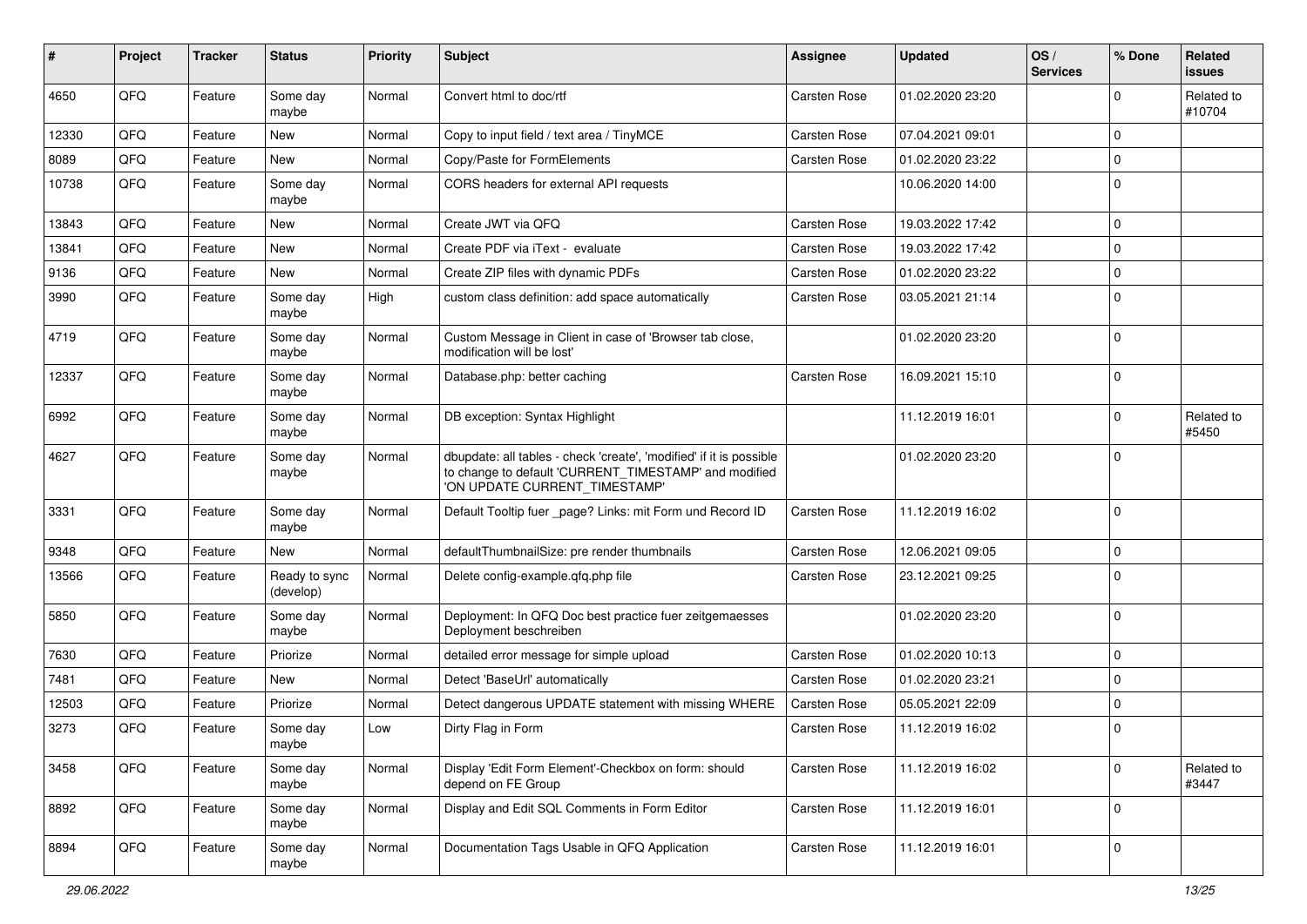| ∦     | Project | <b>Tracker</b> | <b>Status</b>     | <b>Priority</b> | Subject                                                                                                            | Assignee            | <b>Updated</b>   | OS/<br><b>Services</b> | % Done      | Related<br>issues         |
|-------|---------|----------------|-------------------|-----------------|--------------------------------------------------------------------------------------------------------------------|---------------------|------------------|------------------------|-------------|---------------------------|
| 3905  | QFQ     | Feature        | Some day<br>maybe | Normal          | Documentation: Best Practice anhand eines Online<br>Bewerbungstools                                                | Carsten Rose        | 11.12.2019 16:03 |                        | $\Omega$    |                           |
| 12109 | QFQ     | Feature        | New               | Normal          | Donwload Link: Plain, SIP, Persistent Link, Peristent SIP -<br>new notation                                        | Carsten Rose        | 03.05.2021 20:45 |                        | $\Omega$    | Related to<br>#12085      |
| 10996 | QFQ     | Feature        | New               | Normal          | Download video via sip: no seek                                                                                    | Carsten Rose        | 12.08.2020 14:18 |                        | $\Omega$    |                           |
| 6292  | QFQ     | Feature        | New               | Normal          | Download: File speichern mit Hash aber original Filename in<br>der Datenbank vermerken fuer Downloads              | Carsten Rose        | 01.02.2020 23:21 |                        | $\Omega$    |                           |
| 7100  | QFQ     | Feature        | Some day<br>maybe | Normal          | Download: log access, max downloads, time limit                                                                    |                     | 01.02.2020 23:19 |                        | $\Omega$    |                           |
| 7217  | QFQ     | Feature        | Priorize          | Normal          | Download: notice User if `_sip=?` is missing                                                                       | Carsten Rose        | 01.02.2020 10:13 |                        | $\mathbf 0$ |                           |
| 5562  | QFQ     | Feature        | Priorize          | Normal          | Drag'n'Drop fuer Uploads                                                                                           | Benjamin Baer       | 21.03.2022 09:52 |                        | $\Omega$    | Related to<br>#9706       |
| 12603 | QFQ     | Feature        | New               | Normal          | Dropdown (Select), Radio, checkbox:<br>itemListAlways={{!SELECT key, value}}                                       | Carsten Rose        | 19.03.2022 17:47 |                        | $\Omega$    |                           |
| 10119 | QFQ     | Feature        | New               | Normal          | Dropdown (selectlist) & Type Ahead: format and catagorize list                                                     | Carsten Rose        | 07.05.2020 09:36 |                        | $\mathbf 0$ |                           |
| 2995  | QFQ     | Feature        | Some day<br>maybe | Normal          | Dropdown JQuery Plugin: 'chosen' - Moeglichkeit um Select<br>Listen mehr Funktion zu geben. Kein Bootstrap noetig. | Carsten Rose        | 11.12.2019 16:03 |                        | $\Omega$    |                           |
| 4869  | QFQ     | Feature        | Some day<br>maybe | Normal          | Dynamic Update (show, hide, readonly?, required?) for<br><b>Template Group Elements</b>                            | Carsten Rose        | 01.02.2020 23:19 |                        | $\mathbf 0$ | Related to<br>#4865       |
| 3216  | QFQ     | Feature        | Some day<br>maybe | Normal          | dynamic update für checkbox label2                                                                                 | Carsten Rose        | 11.12.2019 16:03 |                        | $\Omega$    | Related to<br>#2081       |
| 11504 | QFQ     | Feature        | New               | Normal          | Dynamic Update: Button text update for 'Save',' Close' &<br>'Delete'                                               | Carsten Rose        | 12.11.2020 23:44 |                        | $\Omega$    |                           |
| 6224  | QFQ     | Feature        | Priorize          | Normal          | Dynamic update: fade in/out fields                                                                                 | Benjamin Baer       | 21.03.2022 09:50 |                        | 0           |                           |
| 4082  | QFQ     | Feature        | New               | Normal          | Dynamic Update: modeSql - useful default                                                                           | Carsten Rose        | 01.02.2020 23:22 |                        | $\mathbf 0$ |                           |
| 6083  | QFQ     | Feature        | Some day<br>maybe | Normal          | Dynamic Update: Value Check via SQL                                                                                |                     | 11.12.2019 16:02 |                        | $\mathbf 0$ |                           |
| 7109  | QFQ     | Feature        | New               | Normal          | Dynamic Updates: row/element hide                                                                                  | Carsten Rose        | 01.02.2020 23:22 |                        | $\Omega$    | Has<br>duplicate<br>#4081 |
| 11460 | QFQ     | Feature        | <b>New</b>        | Normal          | Easier creation of changelog: gitchangelog                                                                         | <b>Carsten Rose</b> | 12.06.2021 10:20 |                        | $\Omega$    | Related to<br>#13467      |
| 5893  | QFQ     | Feature        | Some day<br>maybe | Normal          | Edit on double-click                                                                                               |                     | 01.02.2020 23:19 |                        | 0           | Related to<br>#5894       |
| 3864  | QFQ     | Feature        | New               | Normal          | Encrypt / decrypt field                                                                                            | Carsten Rose        | 08.03.2021 18:08 |                        | $\mathbf 0$ |                           |
| 5579  | QFQ     | Feature        | Some day<br>maybe | Normal          | Enhance Doc / Presentation: variable type 'link column type'                                                       | Carsten Rose        | 01.02.2020 23:19 |                        | $\mathbf 0$ |                           |
| 8585  | QFQ     | Feature        | Priorize          | Normal          | Enhance Error message for 'unknown form'                                                                           | Carsten Rose        | 01.02.2020 10:13 |                        | 0           |                           |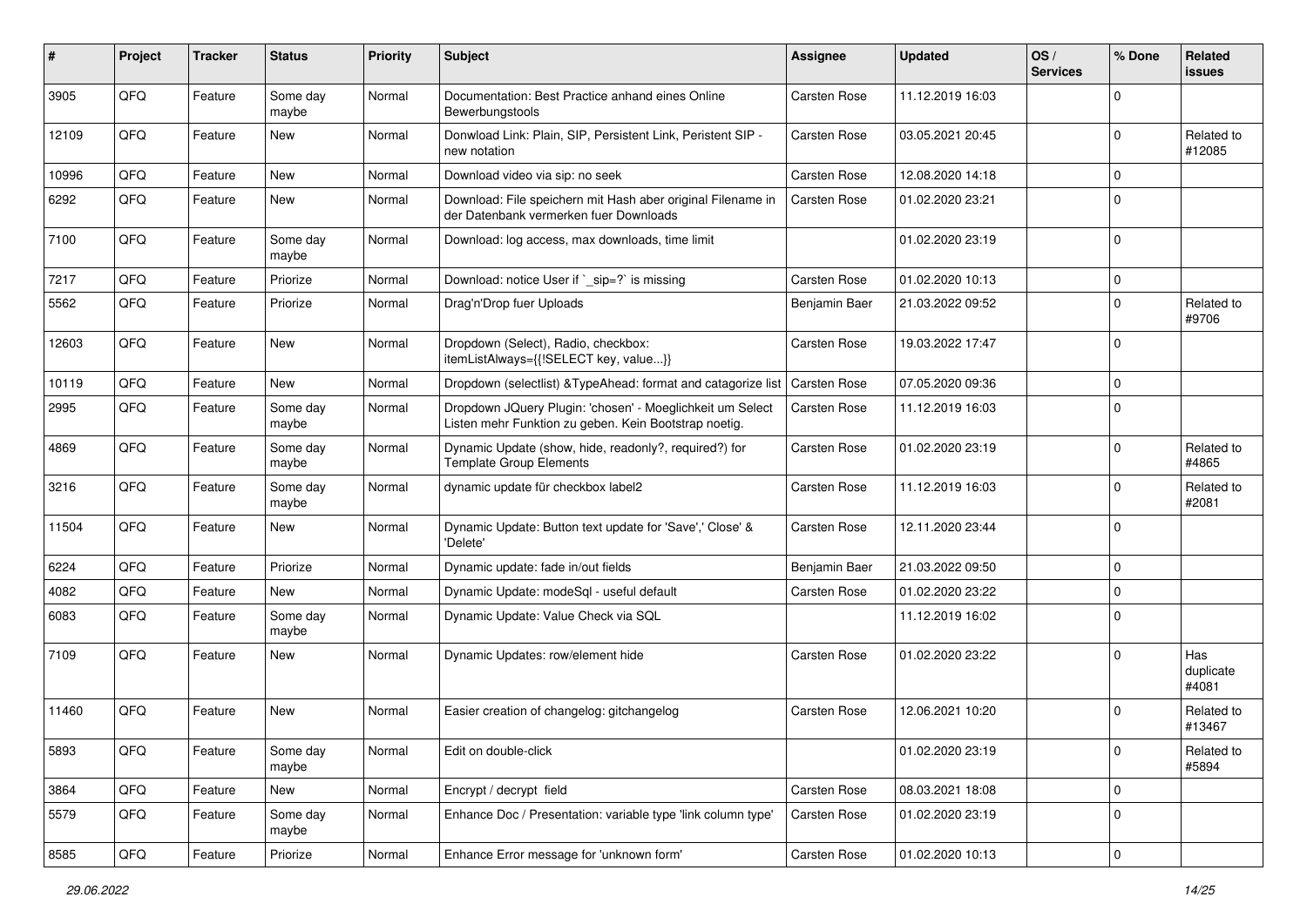| #     | Project | <b>Tracker</b> | <b>Status</b>     | <b>Priority</b> | <b>Subject</b>                                                                                                          | Assignee            | <b>Updated</b>   | OS/<br><b>Services</b> | % Done       | Related<br><b>issues</b> |
|-------|---------|----------------|-------------------|-----------------|-------------------------------------------------------------------------------------------------------------------------|---------------------|------------------|------------------------|--------------|--------------------------|
| 6250  | QFQ     | Feature        | In Progress       | Normal          | Enhance layout: a) Subrecord, b) Subrecord-Title                                                                        | Carsten Rose        | 01.02.2020 23:22 |                        | <sup>0</sup> | Related to<br>#5391      |
| 5132  | QFQ     | Feature        | Some day<br>maybe | Normal          | Error Message sendmail missing attachment: more details                                                                 | <b>Carsten Rose</b> | 01.02.2020 23:19 |                        | $\Omega$     |                          |
| 9128  | QFQ     | Feature        | New               | Normal          | Error Message: not replaced variables- a) replace back to '{',<br>b) underline                                          | Carsten Rose        | 01.02.2020 23:22 |                        | $\Omega$     | Related to<br>#9129      |
| 4330  | QFQ     | Feature        | Some day<br>maybe | Normal          | Error Message: report missing {{ / }} in sqlUpdate, sqlInsert,<br>sqlDelete, sqlAfter, sqlBefore in FE action elements. | <b>Carsten Rose</b> | 01.02.2020 23:20 |                        | $\Omega$     |                          |
| 10874 | QFQ     | Feature        | <b>New</b>        | Normal          | Erstellen eines Foreign Keys in der Tabelle "FormElement"                                                               |                     | 13.07.2020 10:11 |                        | $\Omega$     |                          |
| 10976 | QFQ     | Feature        | <b>New</b>        | Normal          | Excel Export Verbesserungen                                                                                             | <b>Carsten Rose</b> | 06.08.2020 10:56 |                        | $\Omega$     |                          |
| 12024 | QFQ     | Feature        | New               | Normal          | Excel Export: text columns by default decode<br>htmlspeciachar()                                                        | Carsten Rose        | 17.02.2021 23:55 |                        | $\Omega$     | Related to<br>#12022     |
| 6594  | QFQ     | Feature        | <b>New</b>        | Normal          | Excel: on download, check if there is a valid sip                                                                       | Carsten Rose        | 01.02.2020 23:21 |                        | $\Omega$     |                          |
| 3900  | QFQ     | Feature        | Some day<br>maybe | Normal          | Extend documentation of 'Copy / Paste'                                                                                  | Carsten Rose        | 11.12.2019 16:03 |                        | $\Omega$     | Related to<br>#3899      |
| 11217 | QFQ     | Feature        | Some day<br>maybe | Normal          | <b>Extend Script Functionality</b>                                                                                      | Carsten Rose        | 16.09.2021 15:10 |                        | $\Omega$     |                          |
| 14185 | QFQ     | Feature        | New               | Normal          | External/Autocron.php - better suitable directory                                                                       | Support: System     | 28.05.2022 11:03 |                        | $\Omega$     |                          |
| 8719  | QFQ     | Feature        | <b>New</b>        | Normal          | extraButtonLock: add support for 0/1                                                                                    | <b>Carsten Rose</b> | 01.02.2020 23:22 |                        | $\Omega$     |                          |
| 6972  | QFQ     | Feature        | Some day<br>maybe | Normal          | Fabric Clipboard / cross browser tab                                                                                    | Benjamin Baer       | 01.02.2020 23:21 |                        | $\Omega$     |                          |
| 5024  | QFQ     | Feature        | Some day<br>maybe | Normal          | Fabric: Generate PDF with edits                                                                                         | Benjamin Baer       | 01.02.2020 23:20 |                        | $\Omega$     | Related to<br>#10704     |
| 6801  | QFQ     | Feature        | Priorize          | Normal          | Fabric: Maximize / Fulllscreen                                                                                          | Benjamin Baer       | 21.03.2022 09:56 |                        | $\Omega$     |                          |
| 8584  | QFQ     | Feature        | Priorize          | Normal          | FE 'Action' - never assign to Container (except Template<br>Group)                                                      | Carsten Rose        | 01.02.2020 10:13 |                        | $\Omega$     |                          |
| 9352  | QFQ     | Feature        | <b>New</b>        | Normal          | FE 'Native' fire slaveld, sqlAfter, sqllns                                                                              | <b>Carsten Rose</b> | 01.02.2020 23:22 |                        | $\mathbf 0$  |                          |
| 7812  | QFQ     | Feature        | <b>New</b>        | Normal          | FE 'Subrecord' - new option 'subrecordShowFilter',<br>'subrecordPaging'                                                 | Carsten Rose        | 01.02.2020 23:22 |                        | $\Omega$     |                          |
| 3415  | QFQ     | Feature        | Some day<br>maybe | Normal          | FE Login Box Templatefile                                                                                               | Benjamin Baer       | 11.12.2019 16:02 |                        | $\Omega$     |                          |
| 4536  | QFQ     | Feature        | Some day<br>maybe | Normal          | FE upload: problem with delete if mutliple uploads an<br>FE.name="                                                      |                     | 01.02.2020 23:20 |                        | $\Omega$     |                          |
| 8277  | QFQ     | Feature        | Priorize          | Normal          | fe.parameter.default=                                                                                                   | Carsten Rose        | 01.02.2020 23:17 |                        | $\Omega$     | Related to<br>#8113      |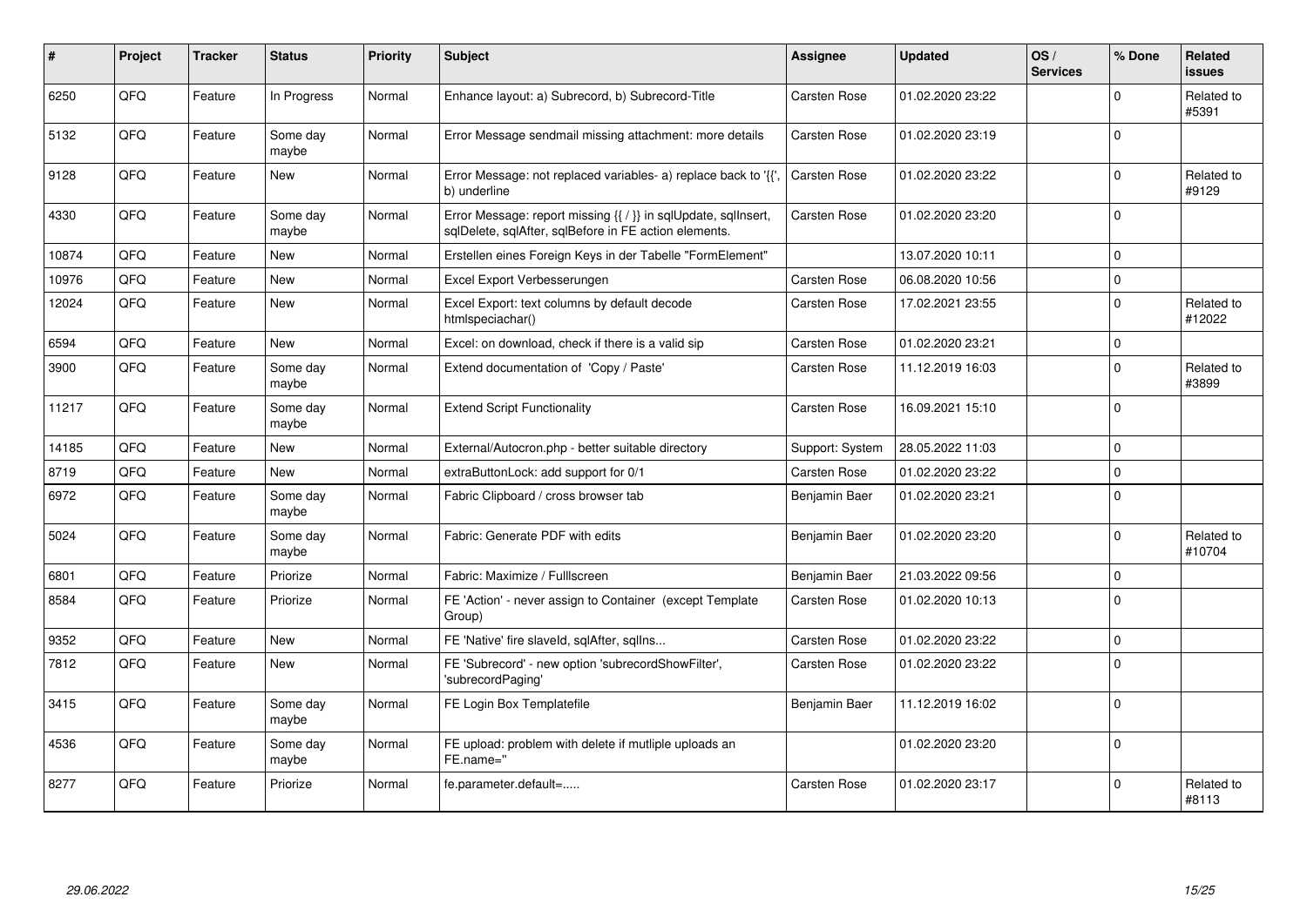| #     | Project | <b>Tracker</b> | <b>Status</b>     | <b>Priority</b> | <b>Subject</b>                                                                                                                                           | <b>Assignee</b> | <b>Updated</b>   | OS/<br><b>Services</b> | % Done      | Related<br>issues                                                           |
|-------|---------|----------------|-------------------|-----------------|----------------------------------------------------------------------------------------------------------------------------------------------------------|-----------------|------------------|------------------------|-------------|-----------------------------------------------------------------------------|
| 10013 | QFQ     | Feature        | Some day<br>maybe | Normal          | FE.typ=editor: CodeMirror                                                                                                                                | Carsten Rose    | 08.06.2022 10:37 |                        | $\Omega$    | Related to<br>#12611,<br>Related to<br>#12490,<br>Related to<br>#7732       |
| 12162 | QFQ     | Feature        | New               | Normal          | FE.type=sendmail: personalized mailing (several mails) via<br>template                                                                                   | Carsten Rose    | 03.05.2021 20:45 |                        | $\Omega$    |                                                                             |
| 4444  | QFQ     | Feature        | Some day<br>maybe | Normal          | FE.type=upload: detect mime type                                                                                                                         |                 | 11.12.2019 16:02 |                        | $\mathbf 0$ | Related to<br>#4303                                                         |
| 7920  | QFQ     | Feature        | New               | Normal          | FE: Syntax Highlight, Zeinlenumbruch                                                                                                                     | Carsten Rose    | 01.02.2020 10:03 |                        | $\Omega$    |                                                                             |
| 4872  | QFQ     | Feature        | Some day<br>maybe | Normal          | Fields of Typo3 page available in STORE_TYPO3                                                                                                            | Carsten Rose    | 01.02.2020 23:19 |                        | $\mathbf 0$ |                                                                             |
| 4413  | QFQ     | Feature        | New               | Normal          | fieldset: show/hidden, modeSql, dynamicUpdate                                                                                                            | Carsten Rose    | 09.02.2022 15:19 |                        | 0           |                                                                             |
| 10003 | QFQ     | Feature        | Priorize          | Normal          | fieldset: stronger visualize group                                                                                                                       | Benjamin Baer   | 12.02.2020 08:13 |                        | 0           |                                                                             |
| 5923  | QFQ     | Feature        | Some day<br>maybe | Normal          | fillStoreSystemBySqlLate                                                                                                                                 |                 | 01.02.2020 23:19 |                        | $\mathbf 0$ |                                                                             |
| 3880  | QFQ     | Feature        | Some day<br>maybe | Normal          | Form 'Form': anlegen einer Tabelle                                                                                                                       |                 | 14.01.2021 10:12 |                        | $\mathbf 0$ |                                                                             |
| 3879  | QFQ     | Feature        | Some day<br>maybe | Normal          | Form 'FormElement': Beim Feld 'name' rechts in der Notiz<br>einen Link einblenden - a) aktuelle Definition anzeigen, b)<br>Spalte in der Tabelle anlegen |                 | 11.12.2019 16:03 |                        | $\mathbf 0$ |                                                                             |
| 3878  | QFQ     | Feature        | Some day<br>maybe | Normal          | Form 'FormElement': Spalte 'name' typeAhead mit<br>Spaltennamen der Primarytable.                                                                        |                 | 11.12.2019 16:03 |                        | 0           |                                                                             |
| 8336  | QFQ     | Feature        | New               | Normal          | Form > modified > Close New: a) Optional disable popup, b)<br>custom text, c) mode on save: close stay                                                   | Carsten Rose    | 01.02.2020 23:22 |                        | $\Omega$    | Related to<br>#8335                                                         |
| 10763 | QFQ     | Feature        | New               | Normal          | form accessed and submitted despite logout?                                                                                                              |                 | 16.06.2020 11:43 |                        | $\mathbf 0$ |                                                                             |
| 11716 | QFQ     | Feature        | New               | Normal          | Form an beliebiger Stelle im Report anzeigen                                                                                                             |                 | 09.12.2020 09:47 |                        | $\mathbf 0$ |                                                                             |
| 12262 | QFQ     | Feature        | ToDo              | Normal          | Form buttons on top: more customable                                                                                                                     | Enis Nuredini   | 17.06.2022 10:44 |                        | $\Omega$    | Related to<br>#13945, Has<br>duplicate<br>#4046, Has<br>duplicate<br>#10080 |
| 9602  | QFQ     | Feature        | New               | Normal          | Form definition as JSON                                                                                                                                  | Carsten Rose    | 01.02.2020 23:21 |                        | $\mathbf 0$ | Related to<br>#9600                                                         |
| 11322 | QFQ     | Feature        | Some day<br>maybe | Normal          | Form Element JSON - (multiline parameter field)                                                                                                          | Carsten Rose    | 16.09.2021 15:10 |                        | 0           |                                                                             |
| 12315 | QFQ     | Feature        | Some day<br>maybe | Normal          | Form History (Diffs) / Backups                                                                                                                           | Carsten Rose    | 16.09.2021 15:10 |                        | $\mathbf 0$ |                                                                             |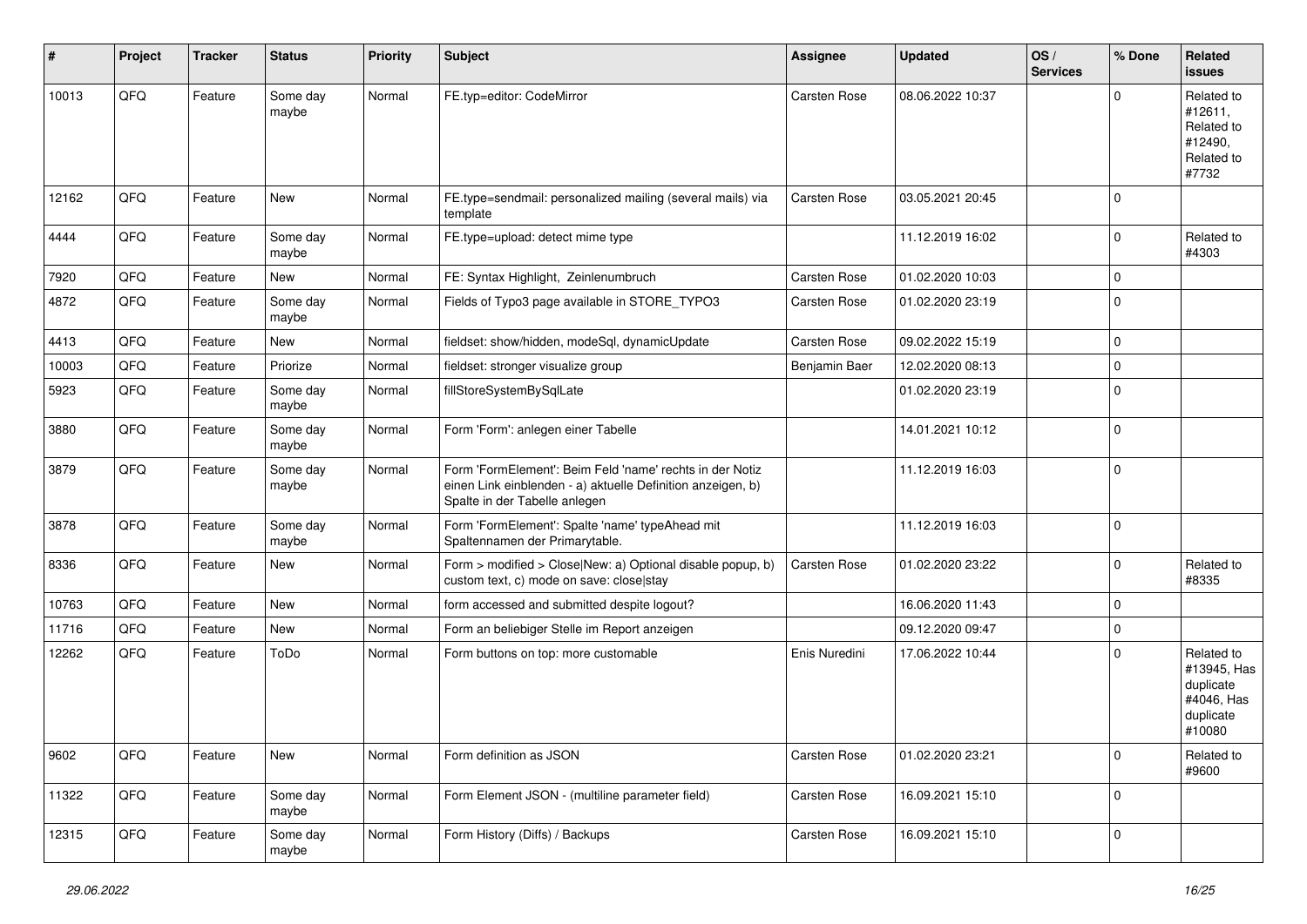| #     | Project | <b>Tracker</b> | <b>Status</b>     | <b>Priority</b> | <b>Subject</b>                                                                                                                   | <b>Assignee</b>     | <b>Updated</b>   | OS/<br><b>Services</b> | % Done      | Related<br>issues                            |
|-------|---------|----------------|-------------------|-----------------|----------------------------------------------------------------------------------------------------------------------------------|---------------------|------------------|------------------------|-------------|----------------------------------------------|
| 13572 | QFQ     | Feature        | Feedback          | Normal          | Form Load: misleading error message on trying to load non<br>existent primary record                                             | Enis Nuredini       | 16.05.2022 23:16 |                        | 100         |                                              |
| 5983  | QFQ     | Feature        | Some day<br>maybe | Normal          | Form Submit (save & update): normalize date/-time FE                                                                             | Carsten Rose        | 01.02.2020 23:19 |                        | $\mathbf 0$ |                                              |
| 9668  | QFQ     | Feature        | Priorize          | Normal          | Form.mode: rename 'hidden' to 'hide'                                                                                             | Carsten Rose        | 05.05.2021 22:14 |                        | 0           | Related to<br>#6437                          |
| 3708  | QFQ     | Feature        | Some day<br>maybe | Normal          | Form: input - 'specialchars', 'none'  gewisse tags erlauben,<br>andere verbieten                                                 | <b>Carsten Rose</b> | 11.12.2019 16:02 |                        | 0           | Related to<br>#14320                         |
| 6289  | QFQ     | Feature        | <b>New</b>        | Normal          | Form: Log                                                                                                                        | Carsten Rose        | 01.02.2020 23:21 |                        | $\mathbf 0$ |                                              |
| 4443  | QFQ     | Feature        | Some day<br>maybe | Normal          | Form: multiple secondary tables                                                                                                  |                     | 01.02.2020 23:20 |                        | $\Omega$    |                                              |
| 12156 | QFQ     | Feature        | <b>New</b>        | Normal          | Form: Optional disable 'leave page'                                                                                              |                     | 03.05.2021 20:45 |                        | $\mathbf 0$ |                                              |
| 7278  | QFQ     | Feature        | Some day<br>maybe | Normal          | Form: Wert vordefinieren der immer gesetzt wird                                                                                  |                     | 02.05.2021 09:27 |                        | $\Omega$    |                                              |
| 6998  | QFQ     | Feature        | Priorize          | Normal          | Form: with debug=on show column information as tooltip of<br>column label                                                        | Carsten Rose        | 01.02.2020 10:13 |                        | $\Omega$    |                                              |
| 3877  | QFQ     | Feature        | Some day<br>maybe | Normal          | FormEditor: die Felder die aktuell nicht gebraucht werden nur<br>auf readonly/disabled setzen (nicht ausblenden > das irritiert. | Carsten Rose        | 11.12.2019 16:03 |                        | $\Omega$    |                                              |
| 9537  | QFQ     | Feature        | New               | Normal          | FormEditor: Edit fieldset in FrontEnd                                                                                            | Carsten Rose        | 01.02.2020 23:22 |                        | $\Omega$    |                                              |
| 3350  | QFQ     | Feature        | Some day<br>maybe | Normal          | FormEditor: Hilfetext hinter 'checktype'                                                                                         | Carsten Rose        | 11.12.2019 16:02 |                        | $\mathbf 0$ |                                              |
| 14290 | QFQ     | Feature        | Priorize          | Normal          | FormEditor: Show Table Definition                                                                                                | Carsten Rose        | 19.06.2022 16:37 |                        | $\mathbf 0$ |                                              |
| 7290  | QFQ     | Feature        | Priorize          | Normal          | FormEditor: title as textarea if LEN(title)>60                                                                                   | Carsten Rose        | 01.02.2020 10:13 |                        | $\Omega$    | Blocked by<br>#7682                          |
| 8034  | QFQ     | Feature        | Priorize          | Normal          | FormElement 'data': 22.22.2222 should not be accepted                                                                            | Carsten Rose        | 01.02.2020 10:13 |                        | $\Omega$    |                                              |
| 9548  | QFQ     | Feature        | Feedback          | High            | FormElement: Pattern mismatch - optional report only on<br>focus lost                                                            | Benjamin Baer       | 03.05.2021 21:14 |                        | $\mathbf 0$ |                                              |
| 6602  | QFQ     | Feature        | <b>New</b>        | Normal          | Formlet: in Report auf Mausklick ein mini-form oeffnen                                                                           | Carsten Rose        | 11.12.2019 16:16 |                        | 0           |                                              |
| 6609  | QFQ     | Feature        | New               | Normal          | Formlet: JSON API erweitern                                                                                                      | Carsten Rose        | 01.02.2020 23:21 |                        | 50          |                                              |
| 6515  | QFQ     | Feature        | Some day<br>maybe | Normal          | Formular: Felder dynamisch ein/ausblenden                                                                                        |                     | 11.12.2019 16:02 |                        | $\mathbf 0$ |                                              |
| 9900  | QFQ     | Feature        | Priorize          | Normal          | Generic API Call: tt-content record >> JSON                                                                                      | Carsten Rose        | 01.02.2020 10:13 |                        | l 0         |                                              |
| 10095 | QFQ     | Feature        | Some day<br>maybe | Normal          | Generic Gitlab Integration into QFQ                                                                                              | Carsten Rose        | 16.09.2021 15:10 |                        | 0           |                                              |
| 11702 | QFQ     | Feature        | New               | Normal          | HTML Special Char makes no sense for 'allbut' if '&' is<br>forbidden                                                             | Carsten Rose        | 07.12.2021 16:35 |                        | $\Omega$    | Related to<br>#5112,<br>Related to<br>#14320 |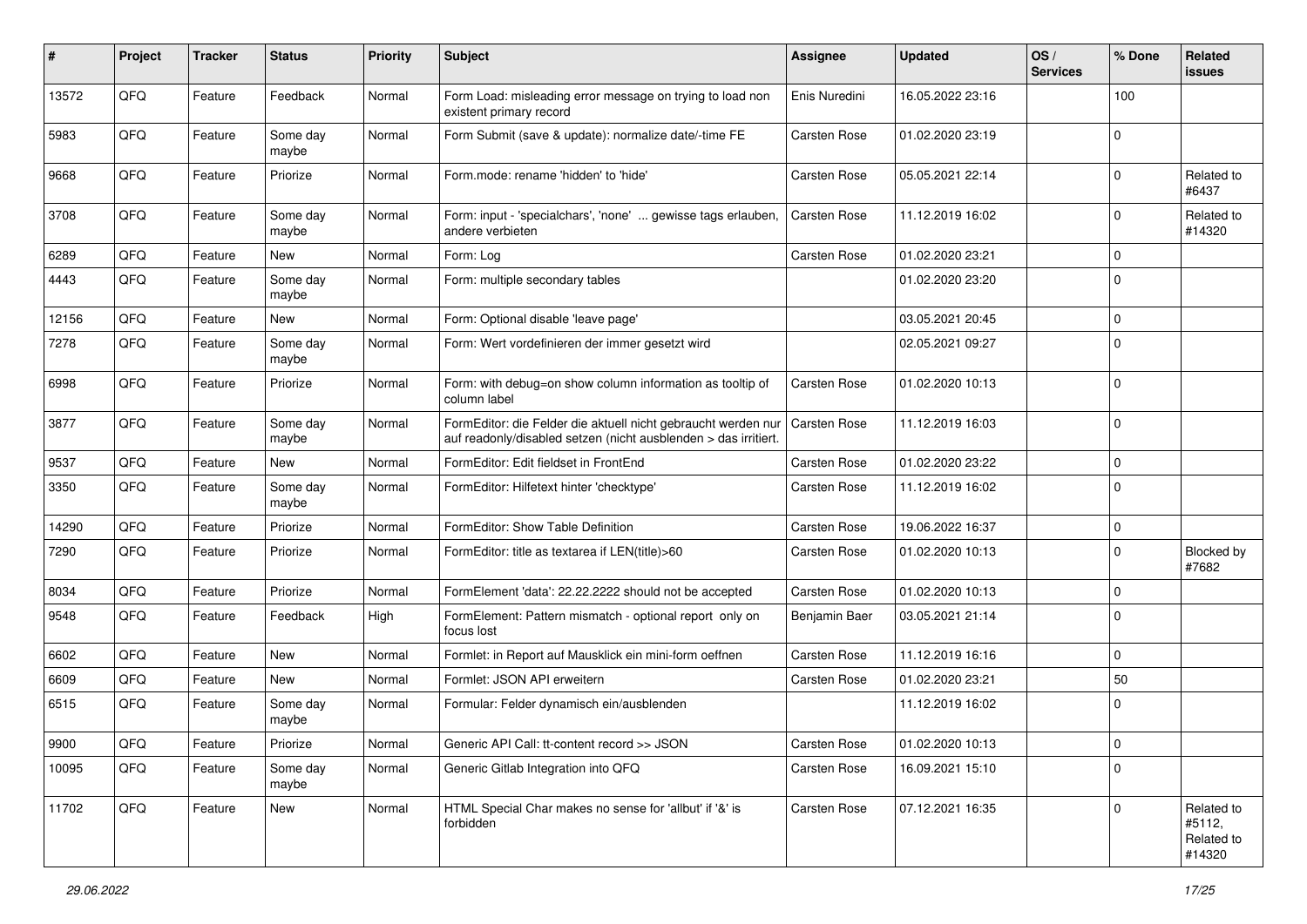| $\vert$ # | Project | <b>Tracker</b> | <b>Status</b>     | <b>Priority</b> | <b>Subject</b>                                                                         | <b>Assignee</b>     | <b>Updated</b>   | OS/<br><b>Services</b> | % Done      | Related<br><b>issues</b>                                               |
|-----------|---------|----------------|-------------------|-----------------|----------------------------------------------------------------------------------------|---------------------|------------------|------------------------|-------------|------------------------------------------------------------------------|
| 12480     | QFQ     | Feature        | <b>New</b>        | Normal          | If QFQ upgrade is running, block further request                                       | <b>Carsten Rose</b> | 03.05.2021 20:45 |                        | $\Omega$    |                                                                        |
| 8217      | QFQ     | Feature        | New               | Normal          | if-elseif-else construct                                                               | Carsten Rose        | 16.03.2021 18:41 |                        | $\mathbf 0$ | Related to<br>#10716                                                   |
| 7660      | QFQ     | Feature        | New               | Normal          | IMAP: import mails to DB, move / delete mails                                          | Carsten Rose        | 01.02.2020 09:52 |                        | $\mathbf 0$ |                                                                        |
| 7453      | QFQ     | Feature        | Some day<br>maybe | Normal          | import / export forms QFQ                                                              | Carsten Rose        | 16.09.2021 15:10 |                        | $\mathbf 0$ |                                                                        |
| 2950      | QFQ     | Feature        | Some day<br>maybe | Normal          | Inhalt QFQ Records als File                                                            |                     | 11.12.2019 16:03 |                        | $\mathbf 0$ |                                                                        |
| 11036     | QFQ     | Feature        | Some day<br>maybe | Normal          | inline report editor permissions                                                       | Carsten Rose        | 16.09.2021 15:09 |                        | $\mathbf 0$ | Related to<br>#11323                                                   |
| 9517      | QFQ     | Feature        | In Progress       | High            | Input multiple tags with typeahead                                                     | Carsten Rose        | 03.05.2021 21:14 |                        | 40          | Related to<br>#10150                                                   |
| 7965      | QFQ     | Feature        | Priorize          | Normal          | Input type 'text' with visual format - currency                                        | Benjamin Baer       | 03.01.2022 07:45 |                        | $\pmb{0}$   |                                                                        |
| 12630     | QFQ     | Feature        | In Progress       | Normal          | Input: date[time]: min / max values                                                    | Enis Nuredini       | 20.06.2022 18:31 |                        | $\mathbf 0$ | Related to<br>#10096,<br>Related to<br>#14302,<br>Related to<br>#14303 |
| 7522      | QFQ     | Feature        | Priorize          | Normal          | Inserting default index.html to folder (Avoid Apache Indexing)                         | Carsten Rose        | 01.02.2020 10:13 |                        | $\mathbf 0$ |                                                                        |
| 4259      | QFQ     | Feature        | Some day<br>maybe | Normal          | Instant trigger a cron job                                                             | Carsten Rose        | 11.12.2019 16:03 |                        | $\mathbf 0$ |                                                                        |
| 7732      | QFQ     | Feature        | Some day<br>maybe | Normal          | Javascript: Lazy Loading der add on libs                                               | Benjamin Baer       | 08.06.2022 10:38 |                        | $\Omega$    | Related to<br>#12611,<br>Related to<br>#12490,<br>Related to<br>#10013 |
| 1510      | QFQ     | Feature        | Some day<br>maybe | Normal          | jquery von google laden, falls das nicht geht lokal                                    |                     | 11.12.2019 16:03 |                        | $\Omega$    |                                                                        |
| 1946      | QFQ     | Feature        | Some day<br>maybe | Normal          | Kontrolle ob der ReadOnly Modus bei den<br>Formularelementen korrekt implementiert ist | <b>Carsten Rose</b> | 11.12.2019 16:03 |                        | $\mathbf 0$ |                                                                        |
| 10443     | QFQ     | Feature        | In Progress       | Normal          | Konzept api / live                                                                     | <b>Carsten Rose</b> | 07.05.2020 09:39 |                        | $\mathbf 0$ |                                                                        |
| 10593     | QFQ     | Feature        | <b>New</b>        | Normal          | label2: text behind input element                                                      | Carsten Rose        | 16.05.2020 10:57 |                        | $\mathbf 0$ |                                                                        |
| 14371     | QFQ     | Feature        | Priorize          | Normal          | LDAP via REPORT                                                                        | Carsten Rose        | 19.06.2022 16:37 |                        | $\pmb{0}$   |                                                                        |
| 3457      | QFQ     | Feature        | Some day<br>maybe | Normal          | LDAP: concat multi values to one single entry                                          | Carsten Rose        | 11.12.2019 16:02 |                        | $\mathbf 0$ |                                                                        |
| 10569     | QFQ     | Feature        | Priorize          | Normal          | link blank more safe                                                                   | Enis Nuredini       | 25.03.2022 12:44 |                        | $\pmb{0}$   |                                                                        |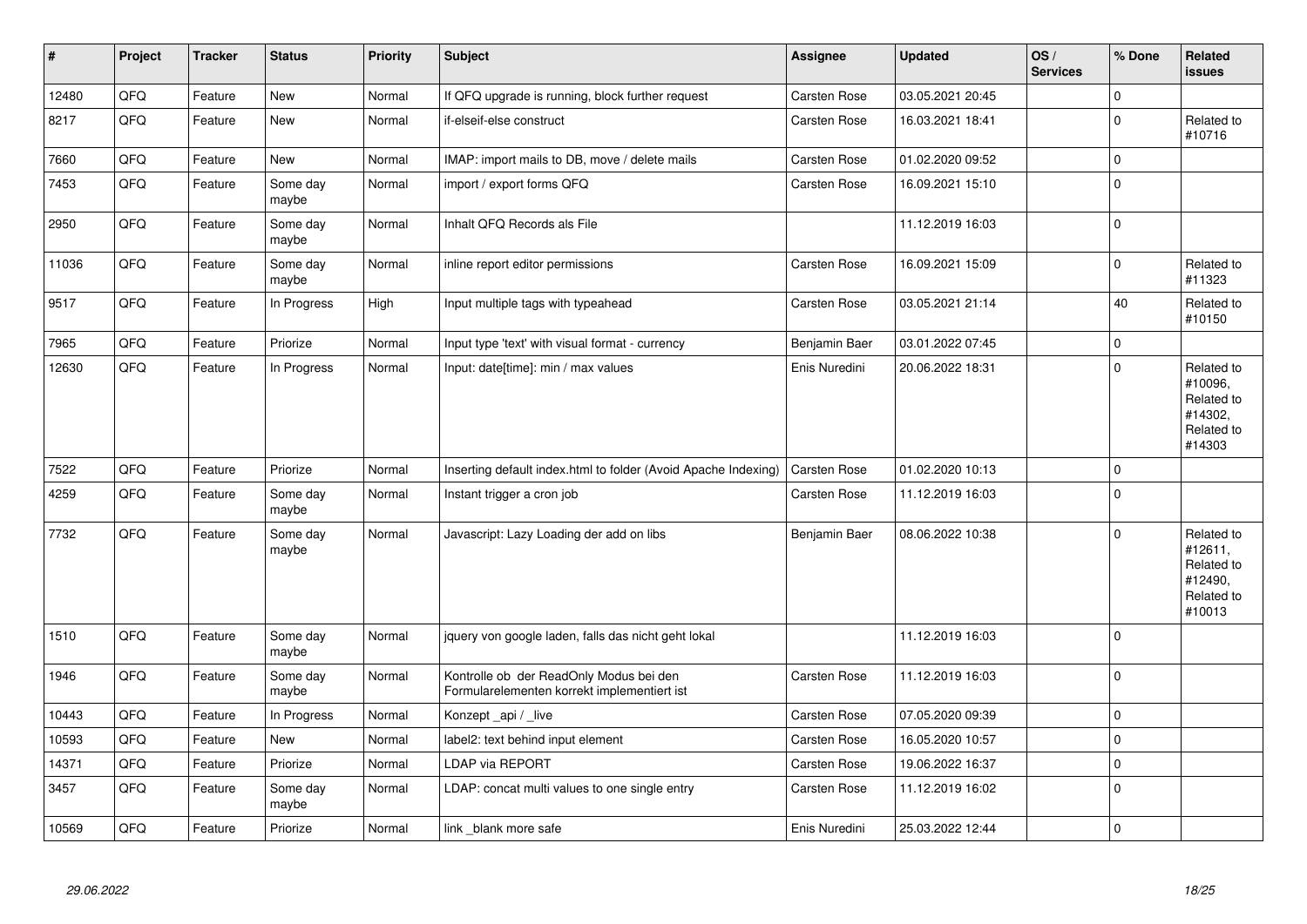| #     | Project | <b>Tracker</b> | <b>Status</b>     | <b>Priority</b> | <b>Subject</b>                                                                                         | <b>Assignee</b> | <b>Updated</b>   | OS/<br><b>Services</b> | % Done              | Related<br><b>issues</b>                                              |
|-------|---------|----------------|-------------------|-----------------|--------------------------------------------------------------------------------------------------------|-----------------|------------------|------------------------|---------------------|-----------------------------------------------------------------------|
| 3617  | QFQ     | Feature        | Some day<br>maybe | Normal          | Load javascripts at bottom                                                                             |                 | 11.12.2019 16:02 |                        | $\mathbf 0$         |                                                                       |
| 8702  | QFQ     | Feature        | <b>New</b>        | Normal          | Load Record which is locked: missing user info                                                         | Carsten Rose    | 11.12.2019 16:16 |                        | $\mathbf 0$         | Related to<br>#9789                                                   |
| 12490 | QFQ     | Feature        | <b>New</b>        | Normal          | Loading Plugins in QFQ - see what tinymce does. (lazy<br>loading)                                      | Benjamin Baer   | 08.06.2022 10:37 |                        | $\mathbf 0$         | Related to<br>#12611,<br>Related to<br>#10013,<br>Related to<br>#7732 |
| 4433  | QFQ     | Feature        | Some day<br>maybe | Normal          | Log when SIP will be destroyed by QFQ for any (security)<br>reason                                     |                 | 01.02.2020 23:20 |                        | $\mathbf 0$         | Related to<br>#4432,<br>Related to<br>#5458                           |
| 4439  | QFQ     | Feature        | Some day<br>maybe | Normal          | Log: report all actions fired by an FE Element, incl. the<br>original directive (slaveld, sqlInsert, ) |                 | 01.02.2020 23:20 |                        | $\mathbf 0$         | Related to<br>#4432,<br>Related to<br>#5458                           |
| 9777  | QFQ     | Feature        | <b>New</b>        | Normal          | Logging QFQ Variables                                                                                  | Carsten Rose    | 16.12.2019 17:17 |                        | $\mathbf 0$         |                                                                       |
| 2361  | QFQ     | Feature        | New               | Normal          | Logging wer/wann/wo welches Formular aufgerufen hat                                                    | Carsten Rose    | 11.12.2019 16:15 |                        | $\mathbf 0$         | Related to<br>#4432,<br>Related to<br>#7480                           |
| 5852  | QFQ     | Feature        | Some day<br>maybe | Normal          | Logging: mail.log / sql.log - im FE anzeigen und via AJAX<br>aktualisieren                             | Carsten Rose    | 01.02.2020 23:19 |                        | $\mathbf 0$         | Related to<br>#5885                                                   |
| 3504  | QFQ     | Feature        | <b>New</b>        | Normal          | Logging: welche Action FEs werden wann wie ausgefuehrt                                                 | Carsten Rose    | 01.02.2020 23:21 |                        | $\mathbf 0$         | Related to<br>#5458,<br>Related to<br>#4092                           |
| 4974  | QFQ     | Feature        | Some day<br>maybe | Normal          | Long polling - inform all listening clients of changes                                                 |                 | 11.12.2019 16:02 |                        | $\mathbf 0$         |                                                                       |
| 5455  | QFQ     | Feature        | Some day<br>maybe | Normal          | Mail Redirects grld abhaengig                                                                          |                 | 01.02.2020 23:20 |                        | $\mathbf 0$         |                                                                       |
| 2084  | QFQ     | Feature        | Some day<br>maybe | Normal          | Mailto mit encryption: Subrecord                                                                       | Carsten Rose    | 11.12.2019 16:03 |                        | $\mathbf 0$         | Related to<br>#2082                                                   |
| 11747 | QFQ     | Feature        | New               | Normal          | Maintenance Page with Redirect                                                                         | Carsten Rose    | 03.05.2021 20:47 |                        | 0                   | Related to<br>#11741                                                  |
| 9208  | QFQ     | Feature        | New               | Normal          | Manage 'recent' records                                                                                | Carsten Rose    | 01.02.2020 23:22 |                        | $\mathsf{O}\xspace$ |                                                                       |
| 10014 | QFQ     | Feature        | New               | Normal          | Manual.rst: describe behaviour and process order of<br>fillStoreVar, slaveId, sqlBefore,               | Carsten Rose    | 01.02.2020 22:31 |                        | $\mathbf 0$         |                                                                       |
| 4440  | QFQ     | Feature        | Some day<br>maybe | Normal          | Manual.rst: explain how to. expand PHP Session to 4h                                                   |                 | 11.12.2019 16:02 |                        | $\pmb{0}$           |                                                                       |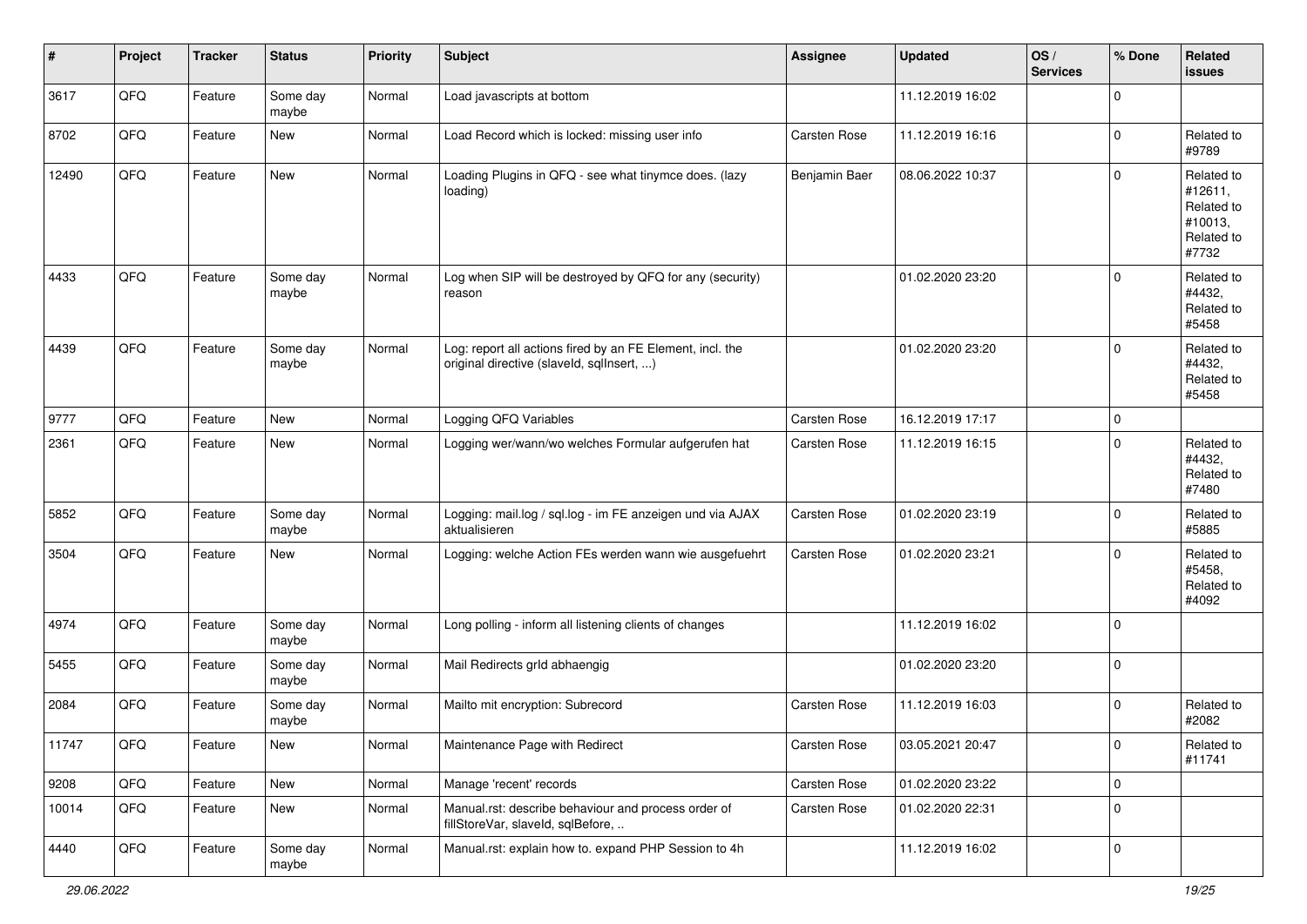| #     | Project | <b>Tracker</b> | <b>Status</b>     | <b>Priority</b> | <b>Subject</b>                                                                    | <b>Assignee</b>     | <b>Updated</b>   | OS/<br><b>Services</b> | % Done         | Related<br><b>issues</b>                                             |
|-------|---------|----------------|-------------------|-----------------|-----------------------------------------------------------------------------------|---------------------|------------------|------------------------|----------------|----------------------------------------------------------------------|
| 7104  | QFQ     | Feature        | Some day<br>maybe | Normal          | Manual: hint about escaping if '\r' appears in mail body                          |                     | 11.12.2019 16:01 |                        | $\Omega$       |                                                                      |
| 12039 | QFQ     | Feature        | <b>New</b>        | Normal          | Missing htmlSpecialChar() in pre processing on form submit                        |                     | 18.02.2021 00:09 |                        | $\mathbf 0$    | Related to<br>#14320                                                 |
| 4027  | QFQ     | Feature        | Some day<br>maybe | Normal          | Missing: orange 'check' / 'bullet'                                                |                     | 11.12.2019 16:03 |                        | $\Omega$       |                                                                      |
| 11523 | QFQ     | Feature        | <b>New</b>        | Normal          | Mit dynamic Update erkennen, ob Upload gemacht wurde                              | Carsten Rose        | 13.11.2020 15:07 |                        | $\Omega$       | Related to<br>#9533                                                  |
| 4626  | QFQ     | Feature        | Some day<br>maybe | Normal          | Mobile View: 'classBody=qfq-form-right' makes no sense                            |                     | 01.02.2020 23:20 |                        | $\Omega$       |                                                                      |
| 3646  | QFQ     | Feature        | Some day<br>maybe | Normal          | Moeglichkeit HTML Tags in Reports auszugeben (zu<br>enkodieren: htmlspecialchars) |                     | 11.12.2019 16:02 |                        | $\Omega$       | Related to<br>#14320                                                 |
| 6765  | QFQ     | Feature        | <b>New</b>        | Normal          | Moeglichkeit via QFQ eigene Logs zu schreiben                                     | Carsten Rose        | 01.02.2020 23:21 |                        | $\Omega$       |                                                                      |
| 10015 | QFQ     | Feature        | Priorize          | Normal          | Monospace in Textarea                                                             | <b>Carsten Rose</b> | 03.02.2020 13:40 |                        | $\Omega$       |                                                                      |
| 9706  | QFQ     | Feature        | <b>New</b>        | Normal          | Multi File Upload (hidden template group)                                         | Carsten Rose        | 01.02.2020 23:22 |                        | $\Omega$       | Related to<br>#7521,<br>Related to<br>#5562.<br>Related to<br>#13330 |
| 13330 | QFQ     | Feature        | In Progress       | Normal          | Multi Form: Upload                                                                | Carsten Rose        | 07.11.2021 12:40 |                        | 50             | Related to<br>#9706                                                  |
| 4365  | QFQ     | Feature        | Some day<br>maybe | Normal          | Multi Language: new way of config                                                 | Carsten Rose        | 01.02.2020 23:20 |                        | $\Omega$       |                                                                      |
| 11516 | QFQ     | Feature        | <b>New</b>        | Normal          | Multi Page Form (Previous/Next Buttons)                                           | Carsten Rose        | 16.03.2021 17:52 |                        | $\Omega$       |                                                                      |
| 7602  | QFQ     | Feature        | ToDo              | High            | Multi Select: with checkboxes                                                     | Benjamin Baer       | 22.03.2022 09:07 |                        | $\Omega$       |                                                                      |
| 10714 | QFQ     | Feature        | <b>New</b>        | Normal          | multi Table Form                                                                  | Carsten Rose        | 16.03.2021 18:44 |                        | $\mathbf 0$    |                                                                      |
| 5695  | QFQ     | Feature        | In Progress       | Normal          | <b>Multiform</b>                                                                  | Carsten Rose        | 02.01.2021 18:38 |                        | $\mathbf 0$    |                                                                      |
| 9579  | QFQ     | Feature        | Some day<br>maybe | Normal          | Multiform with Process Row                                                        | Carsten Rose        | 11.12.2019 16:01 |                        | $\Omega$       |                                                                      |
| 12023 | QFQ     | Feature        | New               | Normal          | MySQL Stored Precdure: QDECODESPECIALCHAR()                                       | Carsten Rose        | 16.02.2021 11:16 |                        | $\Omega$       | Related to<br>#12022                                                 |
| 6437  | QFQ     | Feature        | <b>New</b>        | Normal          | Neuer Mode Button bei FormElementen                                               | <b>Carsten Rose</b> | 01.02.2020 23:21 |                        | $\overline{0}$ | Related to<br>#9668.<br>Blocked by<br>#9678                          |
| 6084  | QFQ     | Feature        | Some day<br>maybe | Normal          | New escape type: 'D' - convert date                                               |                     | 01.02.2020 23:19 |                        | $\Omega$       |                                                                      |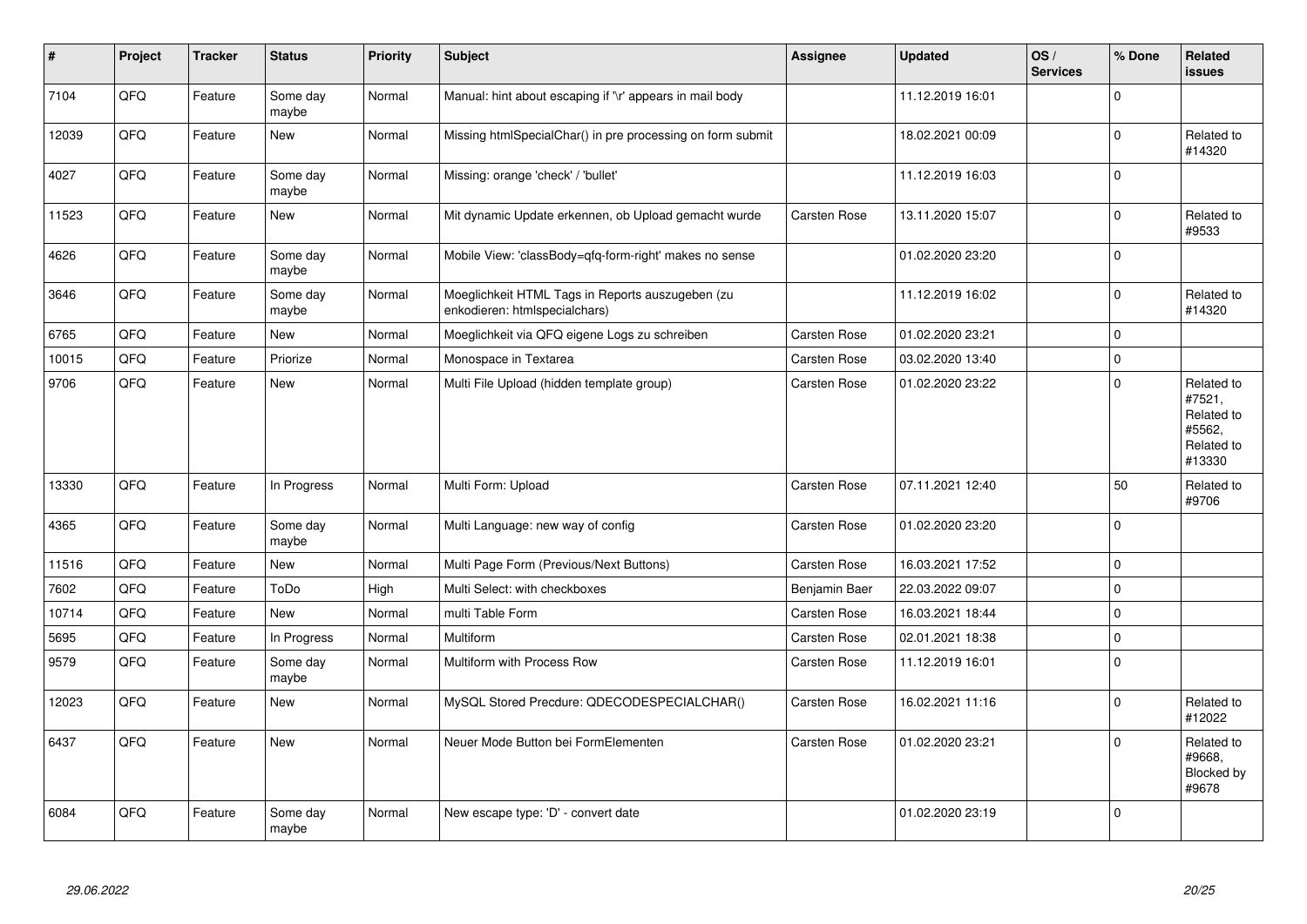| #     | Project | <b>Tracker</b> | <b>Status</b>     | <b>Priority</b> | <b>Subject</b>                                                                                    | <b>Assignee</b> | <b>Updated</b>   | OS/<br><b>Services</b> | % Done      | Related<br>issues                             |
|-------|---------|----------------|-------------------|-----------------|---------------------------------------------------------------------------------------------------|-----------------|------------------|------------------------|-------------|-----------------------------------------------|
| 4446  | QFQ     | Feature        | Some day<br>maybe | Normal          | New FE get same feldContainerId as last modifed FE                                                |                 | 01.02.2020 23:20 |                        | $\Omega$    |                                               |
| 7229  | QFQ     | Feature        | Some day<br>maybe | Normal          | New FormElement.type: Button                                                                      |                 | 01.02.2021 12:32 |                        | $\Omega$    |                                               |
| 5782  | QFQ     | Feature        | New               | Normal          | NextCloud API                                                                                     | Carsten Rose    | 01.02.2020 10:02 |                        | $\Omega$    |                                               |
| 14090 | QFQ     | Feature        | <b>New</b>        | Normal          | Nützliche _script funktionen                                                                      | Carsten Rose    | 28.05.2022 11:03 |                        | $\Omega$    |                                               |
| 10011 | QFQ     | Feature        | Priorize          | Normal          | Offer new STORE_TYPO3 Variable 'beUser', 'beEmail'                                                | Carsten Rose    | 08.05.2021 09:51 |                        | $\Omega$    | Related to<br>#10012,<br>Related to<br>#12511 |
| 7681  | QFQ     | Feature        | <b>New</b>        | Normal          | Optional switch off 'check for modified record'                                                   | Carsten Rose    | 01.02.2020 23:21 |                        | $\Omega$    |                                               |
| 10384 | QFQ     | Feature        | <b>New</b>        | Normal          | Parameter Exchange QFQ Instances                                                                  |                 | 07.05.2020 09:38 |                        | $\Omega$    |                                               |
| 8101  | QFQ     | Feature        | Some day<br>maybe | Normal          | Password hash: support further hashing methods                                                    | Carsten Rose    | 16.09.2021 15:10 |                        | $\Omega$    |                                               |
| 5715  | QFQ     | Feature        | New               | High            | PDF Caching                                                                                       | Carsten Rose    | 03.05.2021 21:14 |                        | $\Omega$    | Related to<br>#5851,<br>Related to<br>#6357   |
| 7336  | QFQ     | Feature        | Some day<br>maybe | Normal          | PDF Upload: disallow PDFs with specific Meta information                                          | Carsten Rose    | 11.12.2019 16:01 |                        | $\Omega$    |                                               |
| 6261  | QFQ     | Feature        | <b>New</b>        | Normal          | Persistent SIP                                                                                    | Carsten Rose    | 12.06.2021 09:07 |                        | $\Omega$    | Related to<br>#10819                          |
| 10819 | QFQ     | Feature        | <b>New</b>        | Normal          | Persistent SIP - second try                                                                       | Carsten Rose    | 29.06.2020 23:02 |                        | $\Omega$    | Related to<br>#6261                           |
| 12556 | QFQ     | Feature        | <b>New</b>        | Normal          | Pills Title: colored = static or dynamic on allrequiredgiven                                      | Benjamin Baer   | 19.03.2022 17:49 |                        | $\Omega$    |                                               |
| 10080 | QFQ     | Feature        | <b>New</b>        | Normal          | Popup on 'save' / 'close': configure dialog (answer<br>yes/no/cancle/)                            | Carsten Rose    | 28.03.2021 20:52 |                        | $\Omega$    | Is duplicate<br>of #12262                     |
| 8204  | QFQ     | Feature        | Priorize          | High            | Position 'required mark'                                                                          | Carsten Rose    | 16.06.2021 13:44 |                        | $\Omega$    |                                               |
| 3495  | QFQ     | Feature        | Some day<br>maybe | Normal          | Predifined Parameter werden nicht in '+' (add new record)<br>SIP gerendert.                       |                 | 11.12.2019 16:02 |                        | $\Omega$    |                                               |
| 4023  | QFQ     | Feature        | New               | Normal          | prepared statements - FE action: salveld, sqllnsert,<br>sqlUpdate, sqlDelete, sqlBefore, sqlAfter | Carsten Rose    | 11.12.2019 16:15 |                        | $\mathbf 0$ |                                               |
| 9135  | QFQ     | Feature        | Priorize          | Normal          | Progress Bar generic / replace old hourglass download<br>popup                                    | Benjamin Baer   | 03.01.2022 07:43 |                        | O           |                                               |
| 11980 | QFQ     | Feature        | In Progress       | Normal          | protected verzeichnis MUSS geschützt werden                                                       | Carsten Rose    | 07.09.2021 13:30 |                        | 0           |                                               |
| 1253  | QFQ     | Feature        | Some day<br>maybe | Normal          | QF: Colorpicker                                                                                   |                 | 11.12.2019 16:03 |                        | $\mathbf 0$ |                                               |
| 1251  | QFQ     | Feature        | Some day<br>maybe | Normal          | QF: Combo                                                                                         |                 | 11.12.2019 16:03 |                        | $\mathbf 0$ |                                               |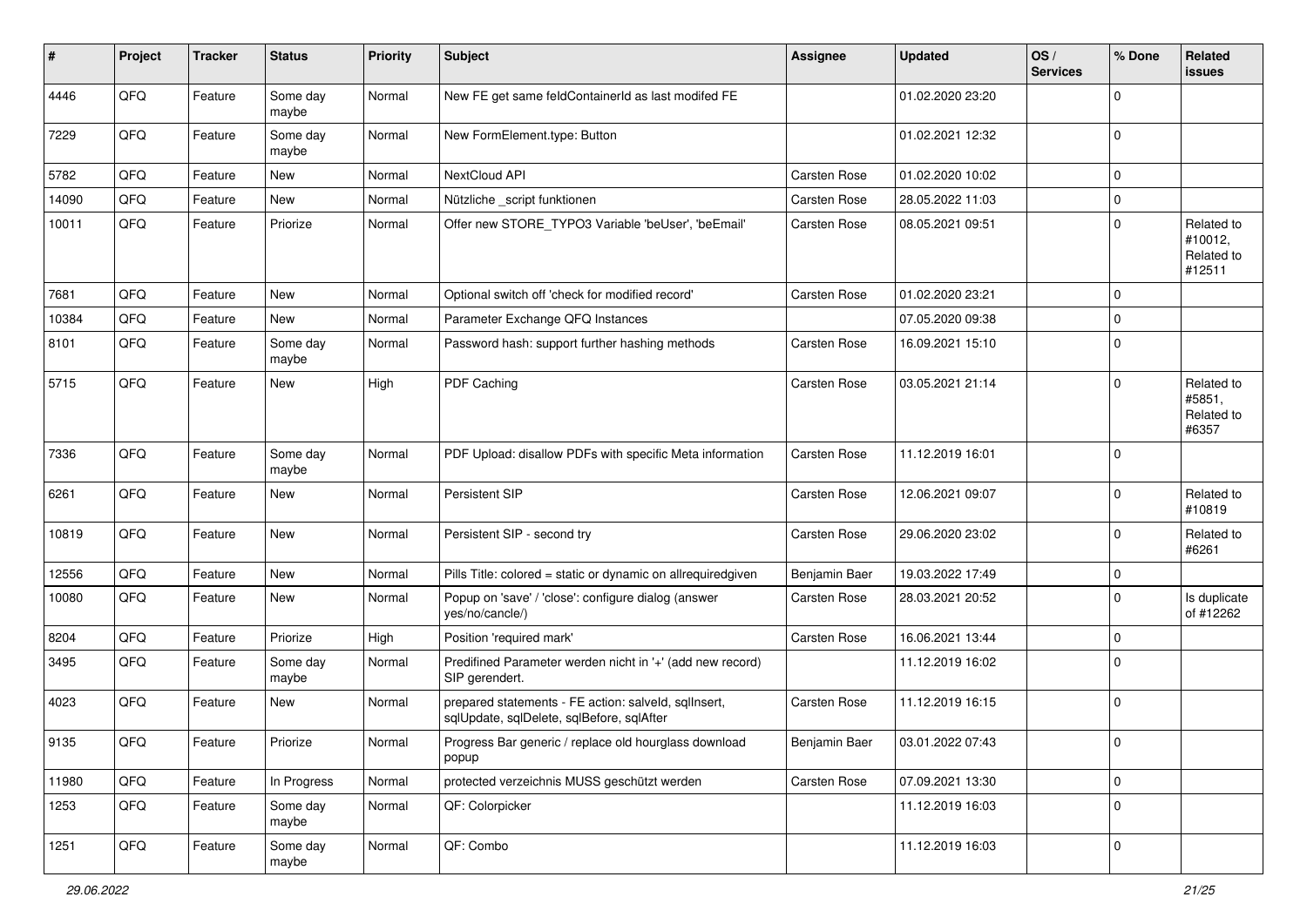| $\vert$ # | Project | <b>Tracker</b> | <b>Status</b>     | <b>Priority</b> | <b>Subject</b>                                                                                                                        | Assignee               | <b>Updated</b>   | OS/<br><b>Services</b> | % Done      | Related<br><b>issues</b>                                               |
|-----------|---------|----------------|-------------------|-----------------|---------------------------------------------------------------------------------------------------------------------------------------|------------------------|------------------|------------------------|-------------|------------------------------------------------------------------------|
| 955       | QFQ     | Feature        | Some day<br>maybe | Normal          | QF: Notizen vor/nach dem Form                                                                                                         |                        | 01.02.2020 23:20 |                        | $\Omega$    |                                                                        |
| 1234      | QFQ     | Feature        | Some day<br>maybe | Normal          | QF: Record numbering: Im Grid soll in Spalte 1 optional die<br>laufende Nummer der Records angezeigt werden.                          |                        | 01.02.2020 23:20 |                        | $\Omega$    |                                                                        |
| 10124     | QFQ     | Feature        | Feedback          | Normal          | qfq AAI-Login                                                                                                                         | Karin Niffeler         | 07.05.2020 09:36 |                        | $\mathbf 0$ |                                                                        |
| 14376     | QFQ     | Feature        | <b>New</b>        | Normal          | QFQ Bootstrap: if missing, create stored procedures                                                                                   | Enis Nuredini          | 19.06.2022 16:37 |                        | $\Omega$    |                                                                        |
| 5160      | QFQ     | Feature        | Some day<br>maybe | Normal          | QFQ collaborative / together.js, ShareJS, y-js, collaborative,                                                                        |                        | 11.12.2019 16:02 |                        | $\Omega$    |                                                                        |
| 5389      | QFQ     | Feature        | Some day<br>maybe | Normal          | QFQ Design: Multline label / note                                                                                                     | Benjamin Baer          | 01.02.2020 23:19 |                        | $\Omega$    |                                                                        |
| 1635      | QFQ     | Feature        | Some day<br>maybe | Normal          | QFQ Extension content record: weitere Optionen einblenden.                                                                            | Carsten Rose           | 11.12.2019 16:03 |                        | $\Omega$    |                                                                        |
| 12465     | QFQ     | Feature        | <b>New</b>        | Normal          | QFQ Function: use in FE to fill StoreRecord                                                                                           | Carsten Rose           | 05.05.2021 21:58 |                        | $\Omega$    |                                                                        |
| 13609     | QFQ     | Feature        | <b>New</b>        | Normal          | QFQ Introduction: Seite aufloesen                                                                                                     | Philipp<br>Gröbelbauer | 28.05.2022 11:02 |                        | $\mathbf 0$ |                                                                        |
| 5892      | QFQ     | Feature        | Some day<br>maybe | Normal          | QFQ should use T3 API to manipulate FE GROUP<br>membership                                                                            |                        | 01.02.2020 23:20 |                        | $\Omega$    |                                                                        |
| 9927      | QFQ     | Feature        | New               | Normal          | QFQ Update: a) Update nur machen wenn BE User<br>eingeloggt ist., b) Bei Fehler genaue Meldung welcher<br>Updateschritt Probleme hat. | Carsten Rose           | 22.01.2020 12:59 |                        | $\Omega$    |                                                                        |
| 3692      | QFQ     | Feature        | Some day<br>maybe | Normal          | QFQ Webseite                                                                                                                          | Benjamin Baer          | 11.12.2019 16:02 |                        | $\Omega$    | Related to<br>#5033                                                    |
| 7108      | QFQ     | Feature        | Some day<br>maybe | Normal          | QFQ Wrap Elements                                                                                                                     |                        | 11.12.2019 16:01 |                        | $\Omega$    |                                                                        |
| 4839      | QFQ     | Feature        | Some day<br>maybe | Normal          | gfg-handle in <head> Abschnitt</head>                                                                                                 | Carsten Rose           | 11.12.2019 16:02 |                        | $\Omega$    |                                                                        |
| 14187     | QFQ     | Feature        | <b>New</b>        | High            | gfg.log: show current URL                                                                                                             | Carsten Rose           | 28.05.2022 11:02 |                        | $\Omega$    | Related to<br>#13933,<br>Related to<br>#12532,<br>Related to<br>#11893 |
| 5480      | QFQ     | Feature        | Some day<br>maybe | Normal          | QFQ: Dokumentation mit Screenshots versehen                                                                                           | <b>Carsten Rose</b>    | 01.02.2020 23:20 |                        | $\Omega$    | Related to<br>#9879                                                    |
| 8586      | QFQ     | Feature        | Some day<br>maybe | Normal          | QFQ: Enhance Error message for 'record not found'                                                                                     | Carsten Rose           | 16.09.2021 15:10 |                        | $\Omega$    |                                                                        |
| 13757     | QFQ     | Feature        | <b>New</b>        | High            | QR / Bar-Code Plugin                                                                                                                  | Enis Nuredini          | 19.03.2022 17:43 |                        | $\mathbf 0$ |                                                                        |
| 7520      | QFQ     | Feature        | <b>New</b>        | Normal          | QR Code:  AS _qr ( AS _link)                                                                                                          | <b>Carsten Rose</b>    | 01.02.2020 23:22 |                        | $\Omega$    |                                                                        |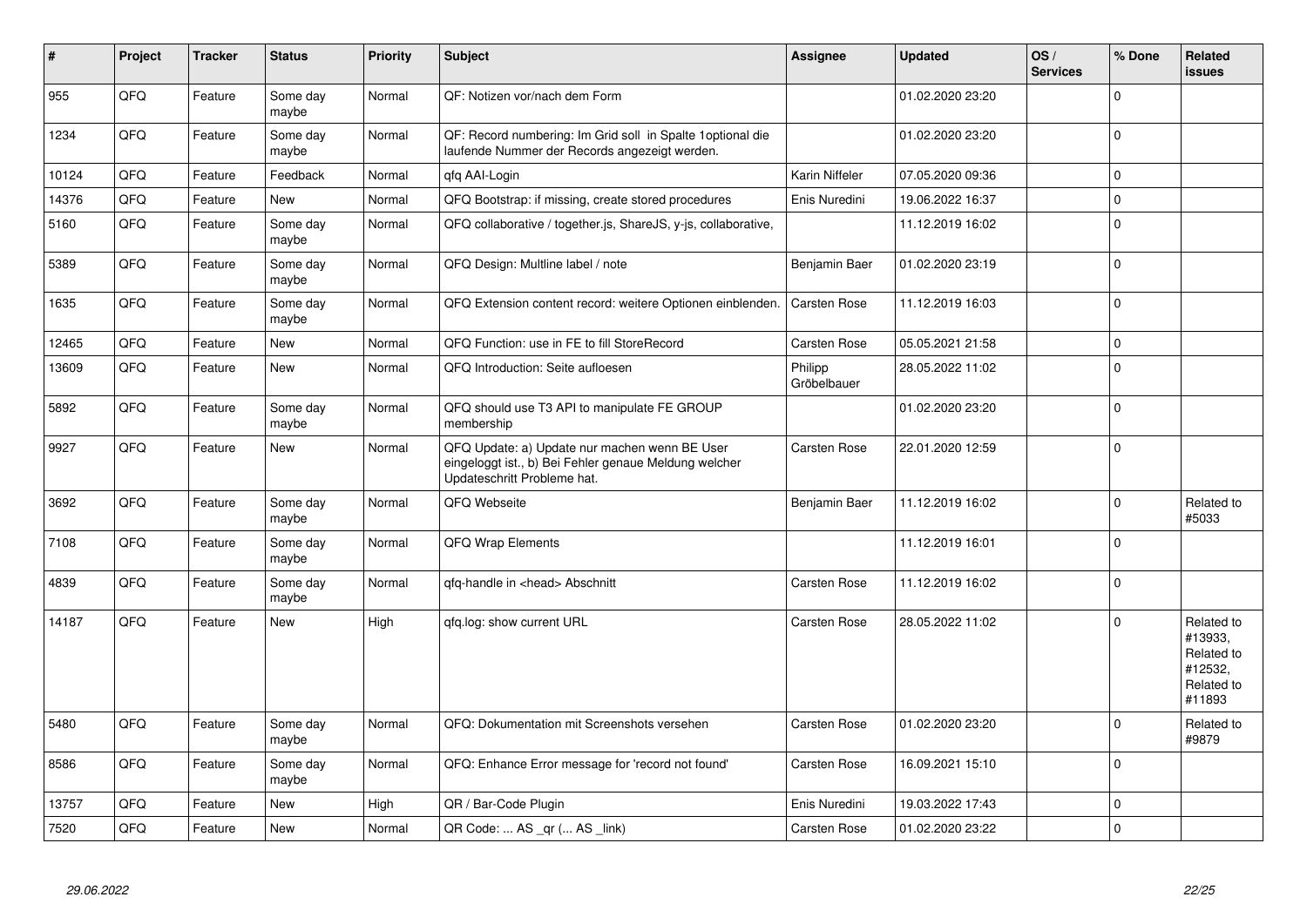| #     | Project | <b>Tracker</b> | <b>Status</b>     | <b>Priority</b> | Subject                                                                                      | <b>Assignee</b>     | <b>Updated</b>   | OS/<br><b>Services</b> | % Done              | Related<br>issues                                                      |
|-------|---------|----------------|-------------------|-----------------|----------------------------------------------------------------------------------------------|---------------------|------------------|------------------------|---------------------|------------------------------------------------------------------------|
| 5851  | QFQ     | Feature        | Some day<br>maybe | Normal          | Queue System implementieren: MQTT, RabbitMQ                                                  |                     | 01.02.2020 23:20 |                        | $\Omega$            | Related to<br>#5715                                                    |
| 7924  | QFQ     | Feature        | <b>New</b>        | Normal          | Radio/Checkbox with Tooltip                                                                  | Carsten Rose        | 01.02.2020 23:22 |                        | $\Omega$            |                                                                        |
| 3867  | QFQ     | Feature        | Priorize          | Normal          | Readonly Formular: Template Groups add/delete ausbeldnen                                     | Carsten Rose        | 05.05.2021 22:12 |                        | $\mathbf 0$         |                                                                        |
| 1623  | QFQ     | Feature        | Some day<br>maybe | Normal          | RealURL                                                                                      |                     | 11.12.2019 16:03 |                        | 30                  |                                                                        |
| 7280  | QFQ     | Feature        | <b>New</b>        | Normal          | recently used table                                                                          | Carsten Rose        | 01.02.2020 23:21 |                        | 0                   |                                                                        |
| 7480  | QFQ     | Feature        | New               | Normal          | Record History (Undo / Redo)                                                                 | Carsten Rose        | 11.12.2019 16:16 |                        | $\Omega$            | Related to<br>#2361                                                    |
| 7099  | QFQ     | Feature        | <b>New</b>        | Normal          | Redesign FormEditor                                                                          | Carsten Rose        | 01.02.2020 23:21 |                        | $\mathbf 0$         |                                                                        |
| 13700 | QFQ     | Feature        | <b>New</b>        | Normal          | Redesign qfq.io Seite                                                                        | Carsten Rose        | 19.03.2022 17:43 |                        | $\Omega$            |                                                                        |
| 10012 | QFQ     | Feature        | Priorize          | Normal          | redirectAllMailTo: {{beEmail:T}}                                                             | Carsten Rose        | 08.05.2021 09:54 |                        | $\Omega$            | Related to<br>#12412,<br>Related to<br>#12413,<br>Related to<br>#10011 |
| 12611 | QFQ     | Feature        | Some day<br>maybe | Normal          | Refactoring: Bootstrap with Lazy Loading                                                     | Carsten Rose        | 08.06.2022 10:37 |                        | $\Omega$            | Related to<br>#12490,<br>Related to<br>#10013,<br>Related to<br>#7732  |
| 4640  | QFQ     | Feature        | Some day<br>maybe | Normal          | Rename System Forms                                                                          |                     | 01.02.2020 23:20 |                        | $\Omega$            |                                                                        |
| 10005 | QFQ     | Feature        | Priorize          | Normal          | Report / special column name:  AS _calendar                                                  | <b>Carsten Rose</b> | 03.06.2020 17:28 |                        | $\mathbf 0$         |                                                                        |
| 11323 | QFQ     | Feature        | Some day<br>maybe | Normal          | Report Frontend Editor Modal + Codemirror                                                    | Carsten Rose        | 16.09.2021 15:10 |                        | $\Omega$            | Related to<br>#11036                                                   |
| 8975  | QFQ     | Feature        | New               | Normal          | Report Notation: 2.0                                                                         | Carsten Rose        | 01.02.2020 23:22 |                        | $\Omega$            | Related to<br>#8963                                                    |
| 9983  | QFQ     | Feature        | <b>New</b>        | Normal          | Report Notation: new keyword 'range'                                                         | Carsten Rose        | 01.02.2020 15:55 |                        | $\Omega$            |                                                                        |
| 6723  | QFQ     | Feature        | New               | Normal          | Report QFQ Installation and Version                                                          | Carsten Rose        | 12.06.2021 09:07 |                        | $\mathbf 0$         |                                                                        |
| 10463 | QFQ     | Feature        | New               | Normal          | Report _link: expliztes setzen von HTML Tags (Bedarf fuer<br>'data-selenium' & 'id')         | Enis Nuredini       | 23.03.2022 09:23 |                        | $\Omega$            | Related to<br>#7648                                                    |
| 11534 | QFQ     | Feature        | New               | Normal          | Report: Action on selected rows - Table batchprocessing<br>feature                           |                     | 18.11.2020 08:15 |                        | $\mathbf 0$         |                                                                        |
| 3967  | QFQ     | Feature        | Some day<br>maybe | High            | Report: Checkbox, Radio, Dropdown, Input welches ohne<br>Submit funktioniert - 'Inline-Form' | Carsten Rose        | 03.05.2021 21:14 |                        | 0                   |                                                                        |
| 9052  | QFG     | Feature        | Feedback          | High            | Report: CodeMirror with SQL Syntax Highlight in FE                                           | Enis Nuredini       | 08.06.2022 10:25 |                        | $\mathsf{O}\xspace$ |                                                                        |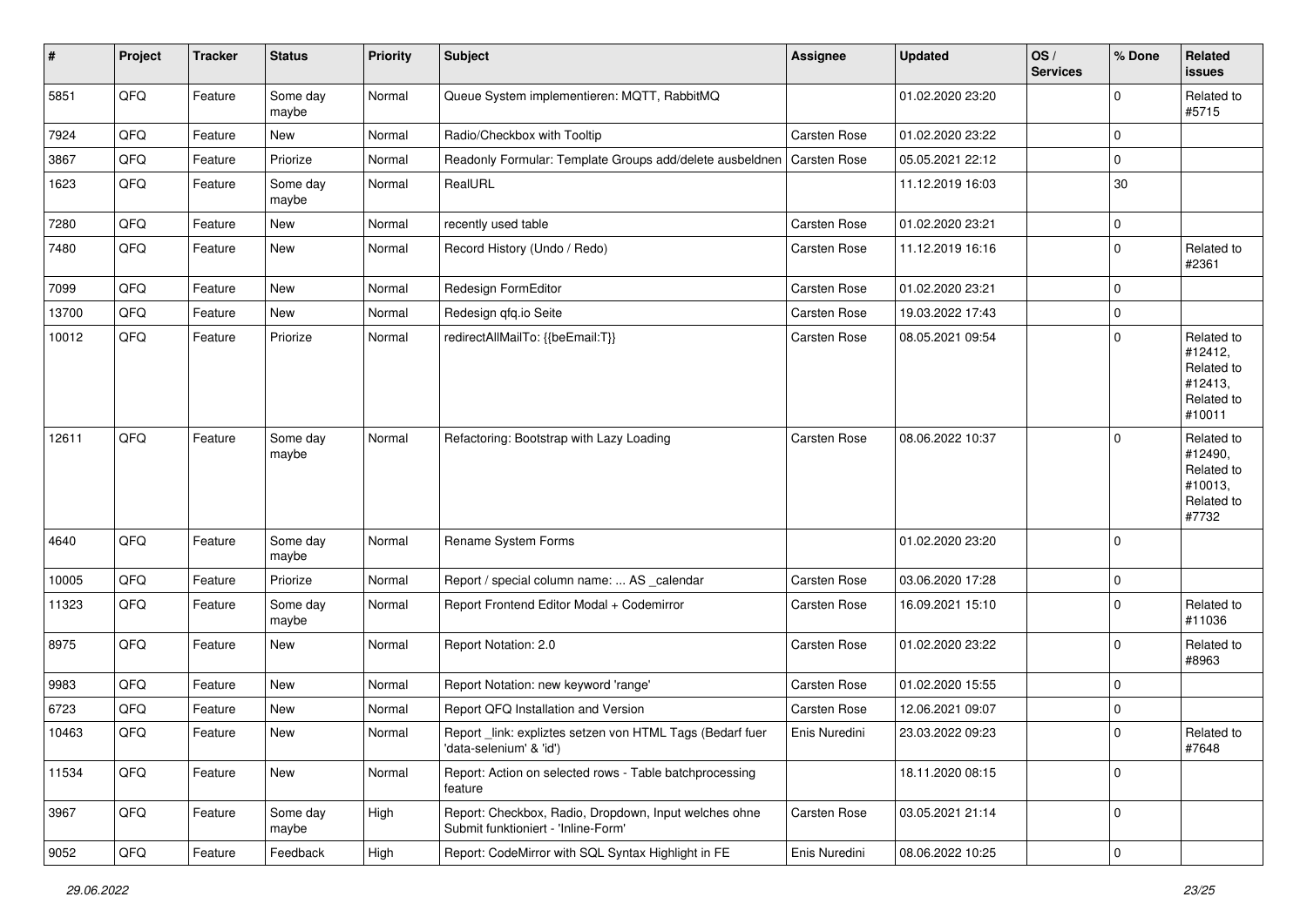| #     | Project | <b>Tracker</b> | <b>Status</b>     | <b>Priority</b> | <b>Subject</b>                                                                                     | Assignee            | Updated          | OS/<br><b>Services</b> | % Done      | Related<br><b>issues</b> |
|-------|---------|----------------|-------------------|-----------------|----------------------------------------------------------------------------------------------------|---------------------|------------------|------------------------|-------------|--------------------------|
| 3991  | QFQ     | Feature        | Some day<br>maybe | Normal          | report: Columnname '_skipWrap' skips 'fbeg', 'fend'                                                | Carsten Rose        | 11.12.2019 16:03 |                        | $\Omega$    |                          |
| 4435  | QFQ     | Feature        | Some day<br>maybe | Normal          | Report: striptags - specify allowed tags                                                           |                     | 01.02.2020 23:20 |                        | $\mathbf 0$ |                          |
| 9811  | QFQ     | Feature        | New               | Normal          | Report: tag every n'th row                                                                         | <b>Carsten Rose</b> | 01.02.2020 23:22 |                        | $\Omega$    |                          |
| 5345  | QFQ     | Feature        | New               | Normal          | Report: UPDATE / INSERT / DELETE statements should<br>trigger subqueries, depending on the result. | Carsten Rose        | 27.05.2020 16:11 |                        | $\Omega$    |                          |
| 5129  | QFQ     | Feature        | Some day<br>maybe | Normal          | Reports: SQL fuer x Achse und y Achse                                                              |                     | 11.12.2019 16:02 |                        | $\Omega$    |                          |
| 14028 | QFQ     | Feature        | <b>New</b>        | Normal          | Required notification: visual nicer                                                                | Enis Nuredini       | 28.05.2022 11:01 |                        | $\mathbf 0$ |                          |
| 7921  | QFQ     | Feature        | Some day<br>maybe | Normal          | Rest API Export: URL kuerzer machen                                                                |                     | 01.02.2020 23:19 |                        | $\Omega$    |                          |
| 9394  | QFQ     | Feature        | Priorize          | Normal          | REST: allow for non numerical ids in get requests                                                  | <b>Carsten Rose</b> | 05.05.2021 22:10 |                        | 0           |                          |
| 5366  | QFQ     | Feature        | Priorize          | Normal          | Saving with keyboard shortcuts                                                                     | Benjamin Baer       | 21.03.2022 09:47 |                        | 0           |                          |
| 5428  | QFQ     | Feature        | Some day<br>maybe | Normal          | secure thumbnail: late render on access.                                                           | Carsten Rose        | 01.02.2020 23:20 |                        | $\Omega$    |                          |
| 880   | QFQ     | Feature        | Some day<br>maybe | Urgent          | Security: PHP, SQL Injection, XSS                                                                  |                     | 03.05.2021 21:14 |                        | $\Omega$    | Related to<br>#14320     |
| 3727  | QFQ     | Feature        | <b>New</b>        | High            | Security: Session Hijacking erschweren                                                             | Carsten Rose        | 03.05.2021 21:14 |                        | $\Omega$    |                          |
| 11076 | QFQ     | Feature        | In Progress       | Normal          | SELECT  AS _websocket                                                                              | Carsten Rose        | 30.08.2020 17:49 |                        | $\mathbf 0$ |                          |
| 7730  | QFQ     | Feature        | Priorize          | Normal          | <b>SELECT Box: title in between</b>                                                                | Benjamin Baer       | 01.02.2020 23:22 |                        | 0           |                          |
| 7519  | QFQ     | Feature        | <b>New</b>        | Normal          | Select: Multi                                                                                      | Carsten Rose        | 01.02.2020 23:22 |                        | $\Omega$    |                          |
| 14227 | QFQ     | Feature        | <b>New</b>        | Normal          | Selenium Konkurrenz: cypress.io                                                                    | Enis Nuredini       | 28.05.2022 11:02 |                        | $\Omega$    |                          |
| 13900 | QFQ     | Feature        | Priorize          | Normal          | Selenium: Check das Cookie/PDF funktioniert                                                        | Enis Nuredini       | 25.03.2022 12:45 |                        | $\Omega$    |                          |
| 11080 | QFQ     | Feature        | <b>New</b>        | Normal          | Send MQTT messages                                                                                 | Carsten Rose        | 29.08.2020 19:49 |                        | 0           |                          |
| 4956  | QFQ     | Feature        | Some day<br>maybe | Normal          | Sendmail: Benutzerdefinierte Headers                                                               | Carsten Rose        | 11.12.2019 16:02 |                        | $\Omega$    |                          |
| 4551  | QFQ     | Feature        | Some day<br>maybe | Normal          | Set 'pills' via dynamicUpdate to show/hide/disabled                                                |                     | 01.02.2020 23:20 |                        | $\Omega$    | Related to<br>#3752      |
| 8963  | QFQ     | Feature        | Priorize          | Normal          | Setting values in a store: flexible way                                                            | <b>Carsten Rose</b> | 05.05.2021 22:10 |                        | $\Omega$    | Related to<br>#8975      |
| 3537  | QFQ     | Feature        | Some day<br>maybe | Low             | SHOW COLUMNS FROM tableName - Extend '{{!'<br>definition                                           | <b>Carsten Rose</b> | 11.12.2019 16:02 |                        | $\Omega$    |                          |
| 7107  | QFQ     | Feature        | Some day<br>maybe | Normal          | Showcase Registration Tool: Anmeldung / Administration :<br>Liste Anmeldungen / Emaileinaldung     | Carsten Rose        | 11.12.2019 16:01 |                        | $\Omega$    |                          |
| 9707  | QFQ     | Feature        | New               | Normal          | SIP security: encode pageld and check pageld on decode                                             | Carsten Rose        | 01.02.2020 23:22 |                        | $\mathbf 0$ |                          |